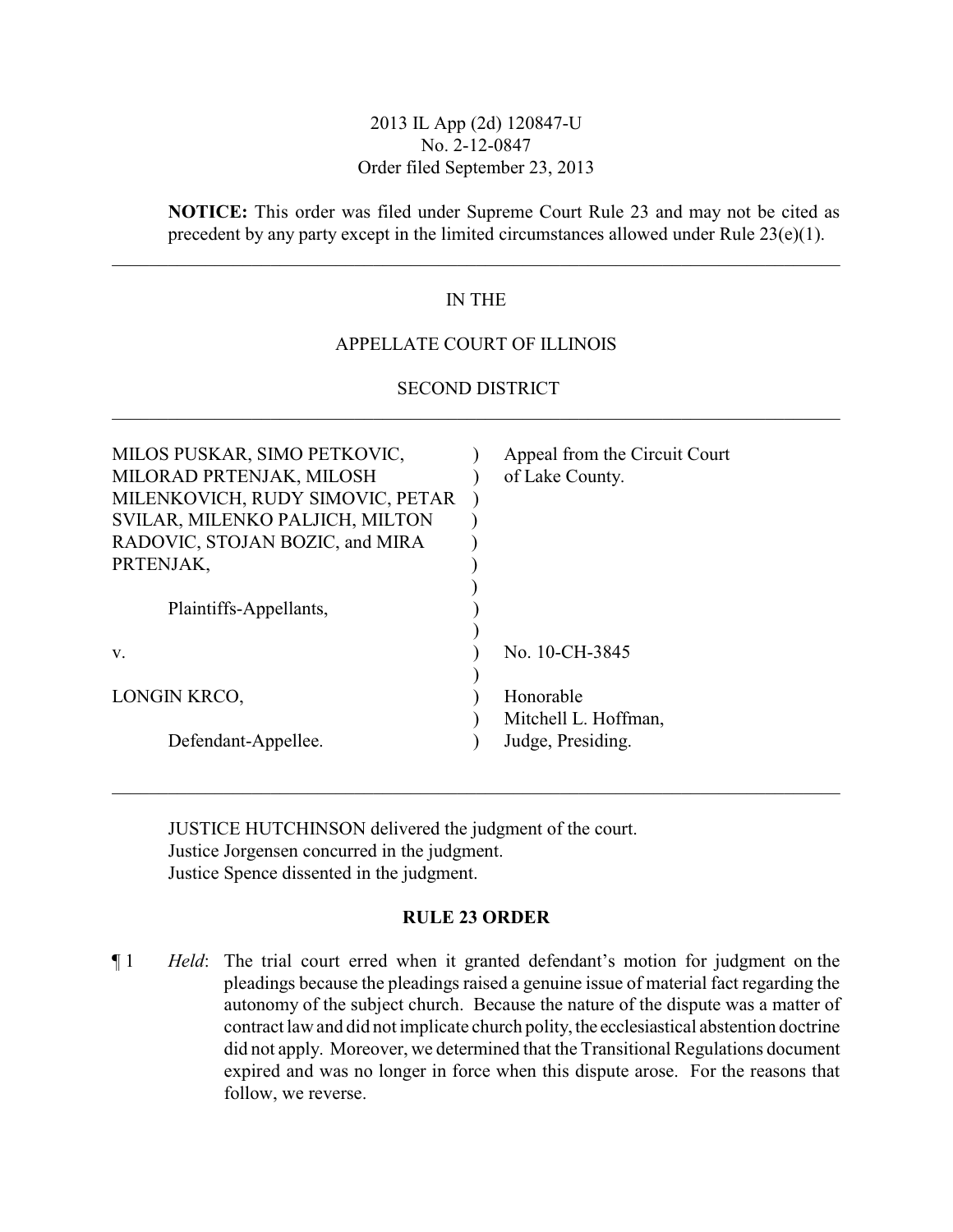¶ 2 Plaintiffs aremembers of the Serbian Orthodox Metropolitanante of New Gracanica Diocese of the United States and Canada (Metropolitanante Diocese) and hold various positions of authority. On July 26, 2011, they filed an amended complaint against defendant, Longin Krco, the Bishop of the Metropolitanante Diocese. The Bishop moved for judgment on the pleadings pursuant to section 2-615(e) of the Code of Civil Procedure (the Code) (735 ILCS 5/2-615(e) (West 2010)), and the trial court granted this motion. Plaintiffs appeal the dismissal; we reverse.

¶ 3 Plaintiffs' amended complaint alleged as follows. In 1963, delegates of the "Tenth Church-National Assembly of the Serbian Eastern Orthodox Diocese" (the Diocese) proclaimed complete autonomy from the Serbian Orthodox Church (the Belgrade Church), which is headquartered in Belgrade, Serbia. This proclamation by the Diocese caused a dispute with the Belgrade Church over the control of the Diocese, culminating in *Serbian Orthodox Diocese v. Milivojevich*, 426 U.S. 696 (1976). As a result of that case, property of the Diocese was transferred to the Belgrade Church. In response, the Diocese founded its own church, called the Free Serbian Orthodox Diocese of the United States and America (the Free Church).

¶ 4 In 1977, the Free Church recorded its Affidavit of Organization, attached as Exhibit A to plaintiffs' amended complaint, which provided:

"This independent and autonomous church is not subject to or under the authority or patronage of any higher ecclesiastical or hierarchical authority. This Church is free to independently regulate its own spiritual and secular affairs as well as affiliate or disaffiliate with any religious congregation, group or hierarchical entity."

¶ 5 In 1986, the Free Church adopted its "Constitution," attached as Exhibit B to plaintiffs' amended complaint. Resolution 1 of the Constitution proclaimed "COMPLETE AUTONOMY" of

-2-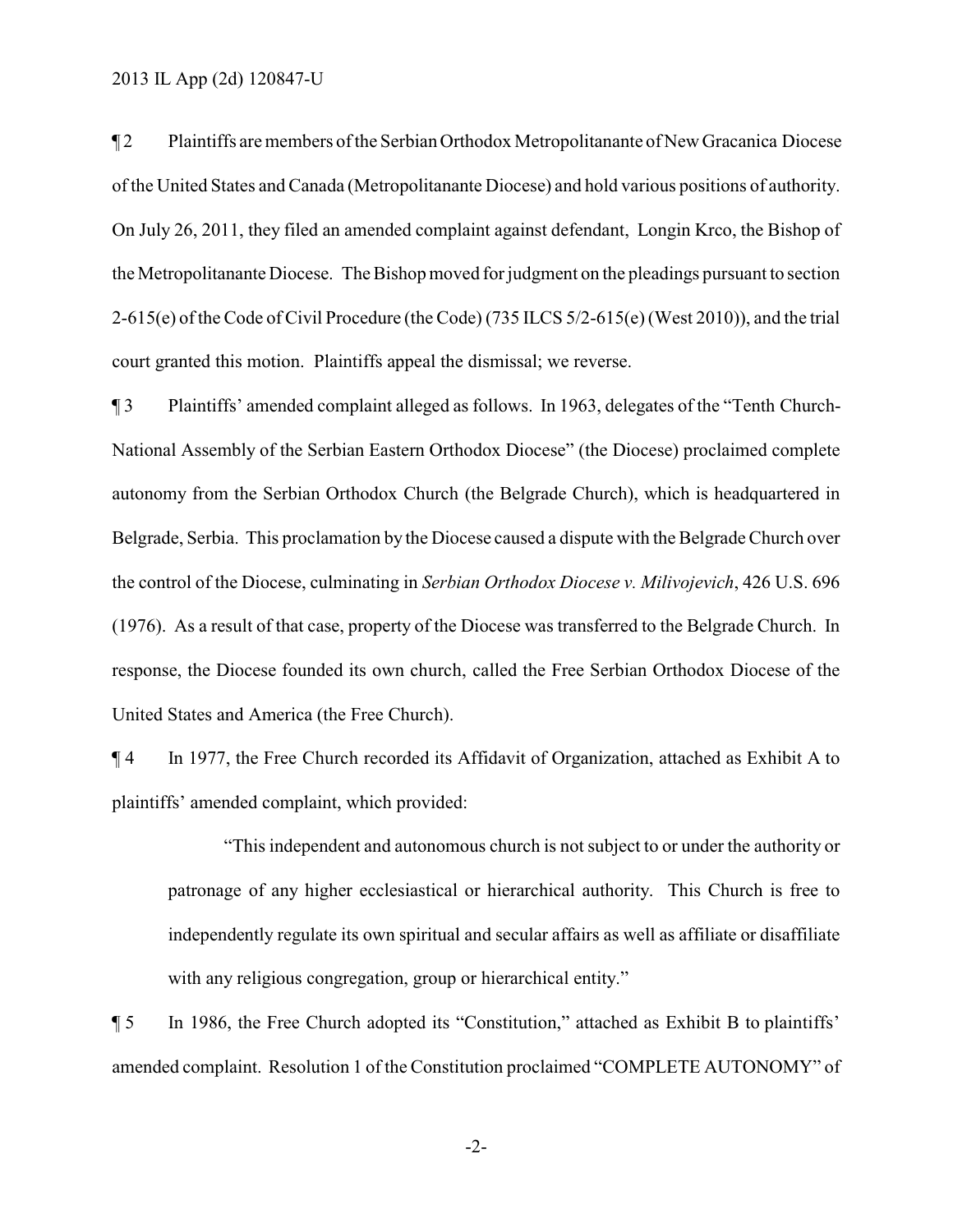the Free Church from the Belgrade Church based on the Belgrade Church being subject to the communist regime in the former Yugoslavia.

¶ 6 In July 1991, the Free Church changed its name to the Metropolitanante Diocese. After the change in government in Yugoslavia, tensions between the Metropolitanante Diocese and the Belgrade Church eased. In 1992, the Fifth Assemblyof the Metropolitanante Diocese (the Assembly was the governing body of the Metropolitanante Diocese) approved a document called "Transitional Regulations" while the Metropolitanante Diocese and the Belgrade Church considered reuniting under a common constitution. The Transitional Regulations were attached as Exhibit D to plaintiffs' amended complaint.

¶ 7 Article 2 of the Transitional Regulations provided that, until the adoption of a common constitution "for a period not to exceed 3 years," the Metropolitanante Diocese shall be governed based on the "Holy Scripture and Holy Tradition" of the Belgrade Church; the Regulations recognized and adopted by the Belgrade Church; the Transitional Regulations "in the spirit of the Constitution" of the Belgrade Church; and the provisions of the Metropolitanante Diocese's Constitution that did not conflict with the Transitional Regulations.

¶ 8 Articles 5 and 6 of the Transitional Regulations provided that, in the event of a vacancy of a bishop or administrator of the Metropolitanante Diocese, the Belgrade Church would appoint or elect those positions. In May 1998, the Belgrade Church appointed appellee as the Administrator bishop, and in May 1999, the Belgrade Church elected Bishop Longin (The Bishop) as Diocesan Bishop of the Metropolitanante Diocese.

¶ 9 The Transitional Regulations also had a provision relating to property, Article 14, which provided:

-3-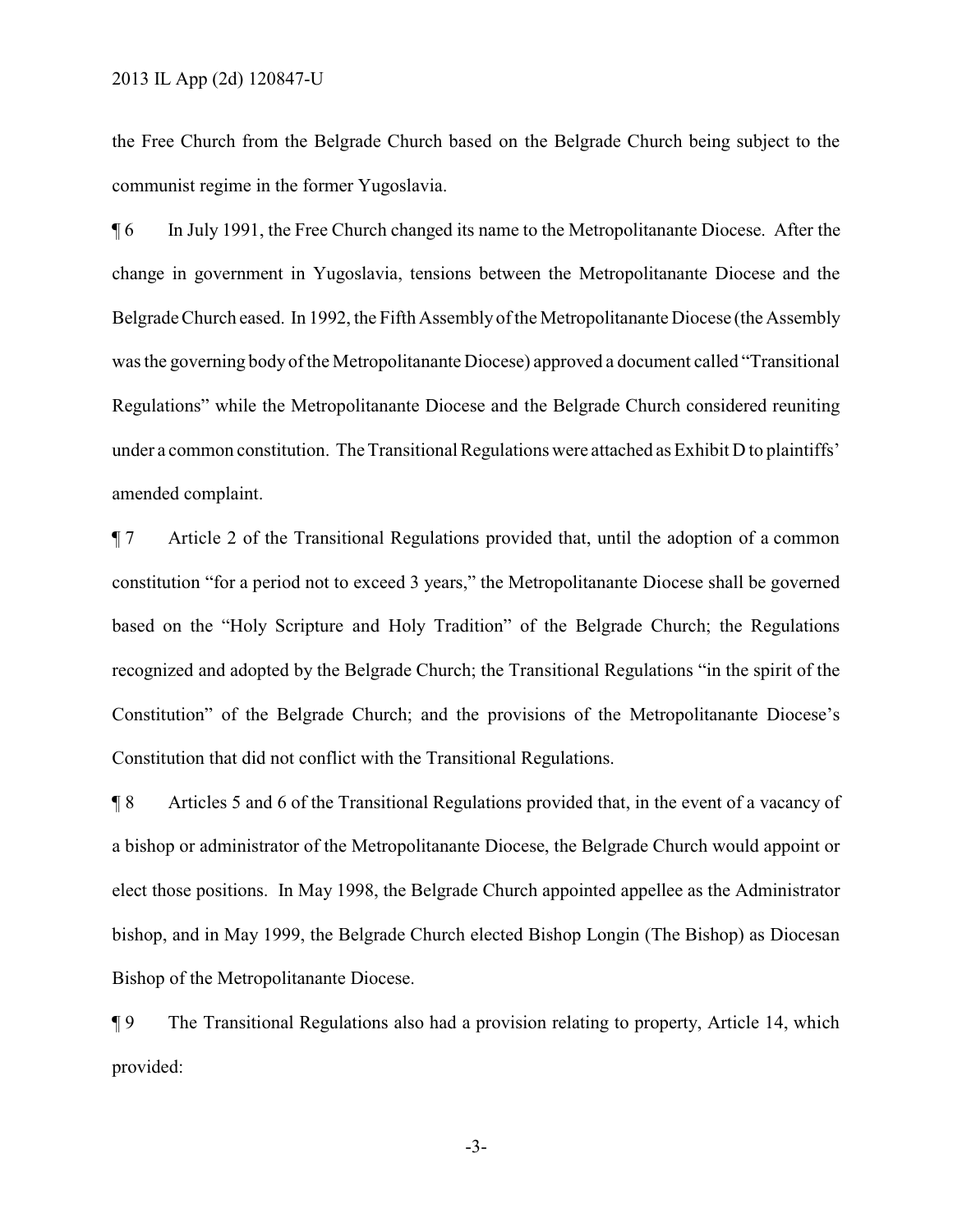"The protection of Church property shall be regulated according to the hierarchical structure of [the Belgrade Church] as provided for by the respective Constitutions, Rules and Regulation of the Serbian Orthodox Church in the U.S.A. and Canada and [the Metropolitanante Diocese], and the laws of the respective countries."

¶ 10 Plaintiffs' amended complaint further alleged that in April 1998, the Assembly of the Metropolitanante Diocesemet in Illinoisto consider whetherto accept a proposed draft of a common constitution. Because strong opposition arose concerning provisions of the proposed common constitution regarding property belonging to the individual church congregations, the Assembly of the Metropolitanante Diocese chose not to adopt the proposed common constitution. However, the Assembly agreed to reconvene in six months to revisit the issue.

¶ 11 A "Second Amendment of Affidavit of Organization" (amended Affidavit of Organization) for the Metropolitanante Diocese was attached to plaintiffs' amended complaint as Exhibit C. The amended Affidavit of Organization, executed by the Bishop and dated September 21, 1998, stated that the Fifth Assembly gave final approval to the Transitional Regulations for the Metropolitanante Diocese and affirmed the decision to "reaffiliate with and to once again be canonically and hierarchically an integral part of the" Belgrade Church. The amended Affidavit of Organization further stated that, "[s]ince the date of the Fifth Assembly (September 30/October 1, 1992), the [Metropolitanante] Diocese has been governed pursuant to the Transitional Regulations. Specifically, the [Metropolitanante] Diocese is bound and governed by the documents set forth in Article 2 of the Transitional Regulations and by the governing bodies and authorities of the [Belgrade Church] set forth in those governing documents." According to the amended Affidavit of Organization, the documents and decisions of the Belgrade Church were binding upon the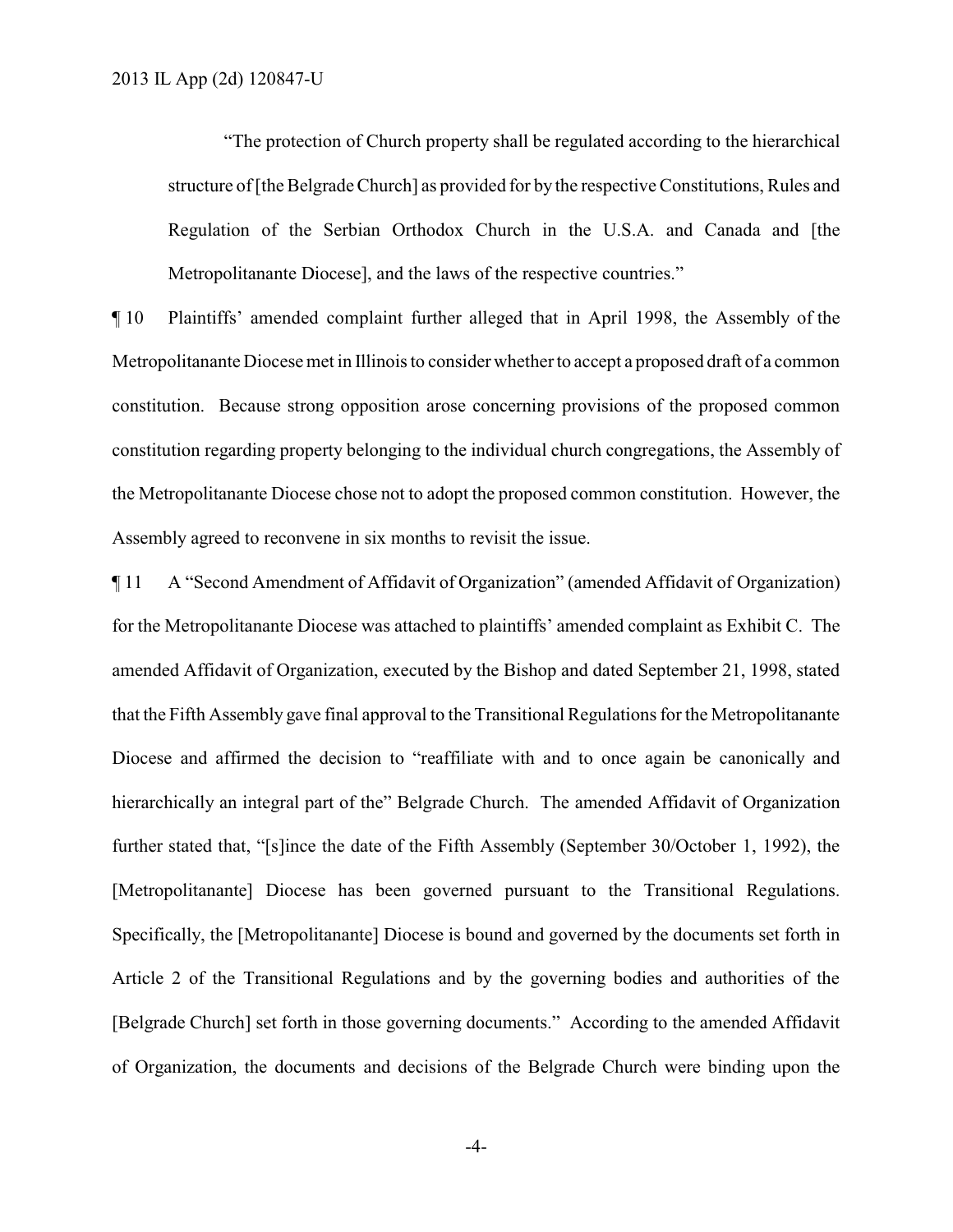Metropolitanante Diocese and superseded any previous documents or decisions of the Metropolitanante Diocese.

¶ 12 Plaintiffs further alleged that the Assembly of the Metropolitanante Diocese did not reconvene until December 1999, at which time it again rejected the proposed common constitution. The Assembly "unanimously agreed that [it] would only be bound by the 1986 Constitution and remain separate from the Belgrade Church." Plaintiffs alleged that at that meeting, the Bishop acknowledged before the Assembly that the issue of a new constitution was no longer being considered and that he would continue to live and work according to the provisions of the 1986 Constitution. In addition, plaintiffs alleged that, although the Assembly of the Metropolitanante Diocese met again in 2002 and 2005, it did not approve a common constitution at either meeting. ¶ 13 Plaintiffs also alleged that in 2008, the Belgrade Church circulated a document entitled "Constitution of the Serbian Orthodox Church in North and South America" (Serbian Constitution). Article 34 of the Serbian Constitution, attached as exhibit E to plaintiffs' amended complaint, provided that "this [Serbian] Constitution was promulgated and adopted by" the Metropolitanante Diocese on April 24, 1998. In their amended complaint, plaintiffs alleged that this was "factually inaccurate" and "misleading" regarding what occurred during the April 1998 meeting. According to plaintiffs, the Assembly of the Metropolitanante Diocese never approved a common constitution. ¶ 14 Plaintiffs further alleged that in June 2009, the Belgrade Church circulated a letter announcing the reorganization of the Metropolitanante Diocese as part of the hierarchy of the Belgrade Church. Plaintiffs alleged that on July 11, 2009, the Bishop publically stated that a reorganization of the Metropolitanante Diocese had occurred and that there was no longer a division between the Metropolitanante Diocese and the Belgrade Church. According to plaintiffs, the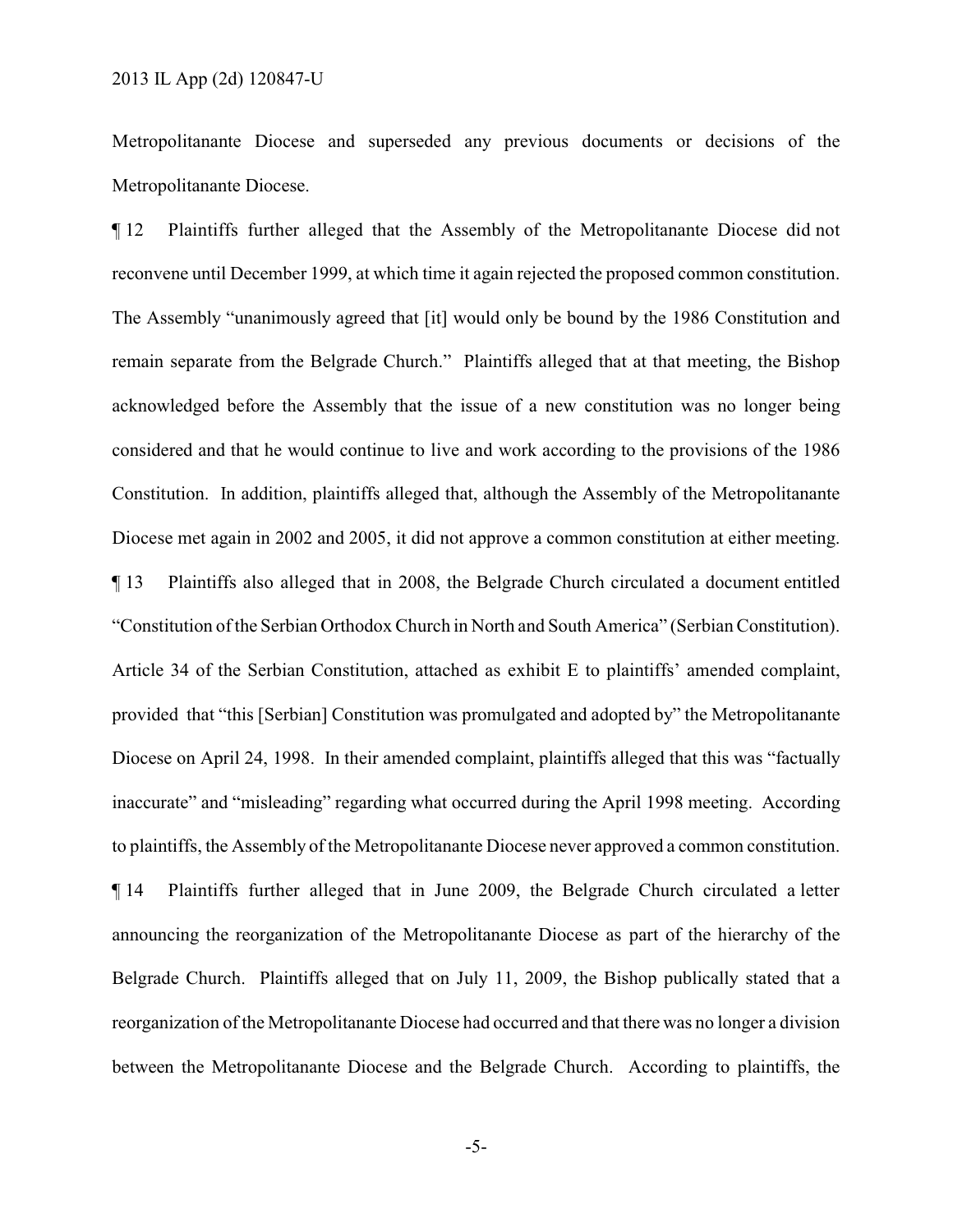Assembly of the Metropolitanante Diocese never authorized a reorganization and retained independent and exclusive authority to self-govern, self-organize, and self-determine the extent to which it chose to affiliate. Count I sought a declaratory judgment that the Metropolitanante Diocese was an independent and autonomous religious organization.

¶ 15 With respect to counts II and III of plaintiffs' amended complaint, they alleged that the Metropolitanante Diocese was "founded specifically to exist outside the hierarchy of the Belgrade Church." "In order to do this," the Metropolitanante Diocese acquired property in Illinois to serve as its headquarters. On that property, the Metropolitanante Diocese constructed a Monastery, acquired sacred relics, and consecrated a cemetery where church members could be buried. This property and the facilities were unique and could not be duplicated. Plaintiffs alleged that in his role as bishop, Bishop Longin had possession and control of this property and other tangible and intangible property belonging to the Metropolitanante Diocese. The Bishop also had exclusive control over who could conduct religious services in the Monastery and who had access to the seminary building, picnic grounds, and cemetery. In addition, all dues collected by the Metropolitanante Diocese were forwarded to him.

¶ 16 Counts II and III sought a preliminary and permanent injunction to stop the Bishop from "taking any action causing the transfer of property" belonging to the Metropolitanante Diocese. Plaintiffs alleged that the Bishop was bound by the authority of the Metropolitanante Diocese and its Constitution, and that he owed a duty of loyalty to the Metropolitanante Diocese.

¶ 17 On October 14, 2011, the Bishop answered plaintiffs' amended complaint. The Bishop denied that the Metropolitanante Diocese and the Belgrade Church were separate entities, denied

-6-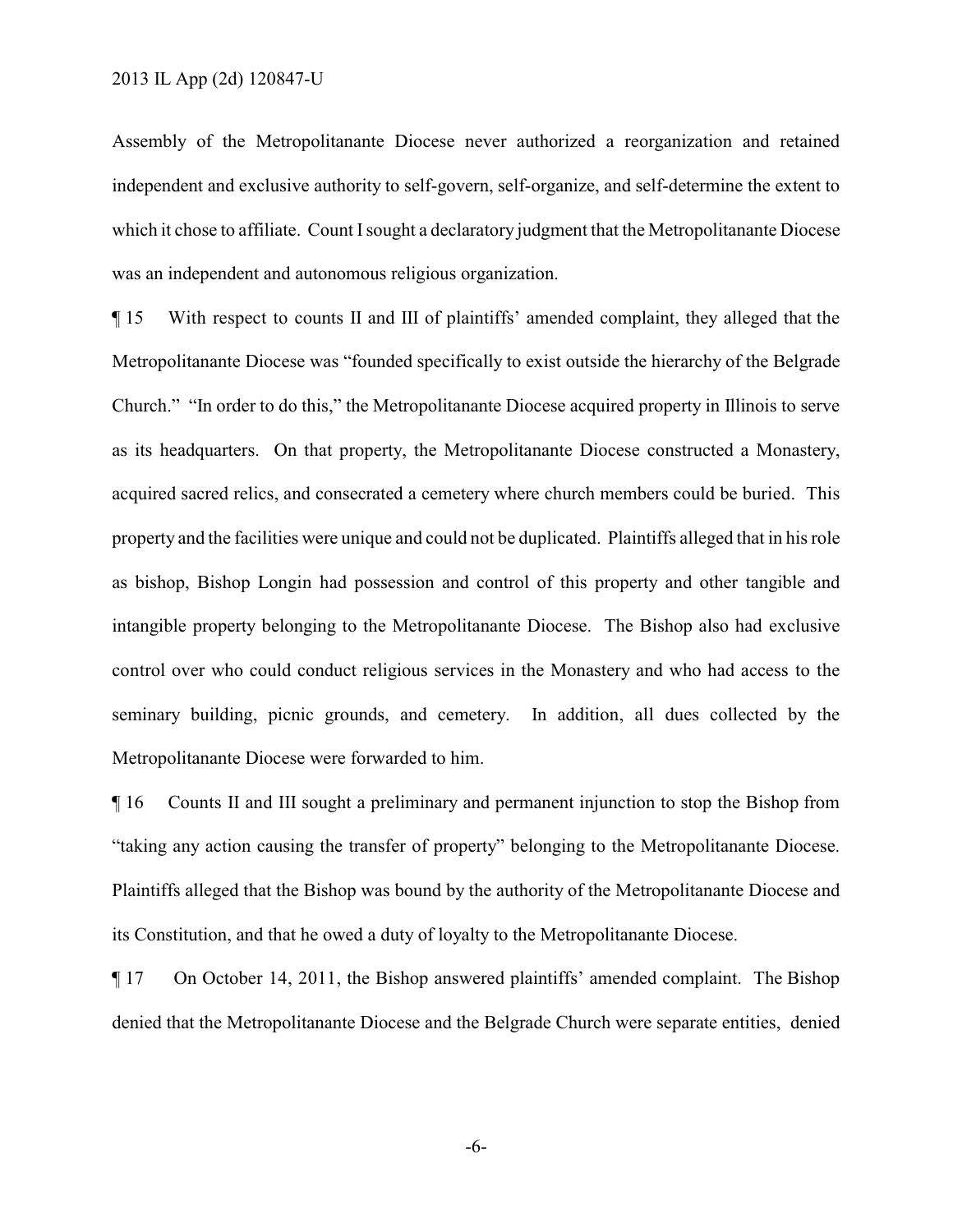that the People's Assembly was the supreme legislative body of the Metropolitanante Diocese, and denied that the terms of the Transitional Regulations had expired.

¶ 18 In addition, the Bishop raised four affirmative defenses. The Bishop first alleged that the court system must abstain from hearing the case because the issues concerned matters of church polity, and thus the ecclesiastical abstention doctrine precluded any inquiry from the court, as the court lacked subject matter jurisdiction. Second, he alleged that because plaintiffs were not the governing authority of the Metropolitanante Diocese, plaintiffs lacked standing to bring the action. Third, the Bishop took issue with plaintiffs' request for a declaratory judgment that, "the Metropolitanante [Diocese] retains the independent and exclusive authority to self-govern, selforganize, and self-determine the extent to which it chooses to affiliate." The Bishop alleged that in order for plaintiffs to obtain such relief, the court would have to review decisions and documents promulgated by various ecclesiastical bodies within the hierarchy of the church. According to the Bishop, this would again invoke the ecclesiastical abstention doctrine, leaving the court without subject matter jurisdiction. Last, the Bishop alleged that the amended complaint was barred by the applicable statute of limitations (735 ILCS 5/13-205 (West 2010)). According to the Bishop, plaintiffs should have known about the controversy "many years ago."

¶ 19 On February 14, 2012, the Bishop filed a motion for judgment on the pleadings under 2- 615(e) of the Code (735 ILCS 5/2-615(e) (West 2010)), or, in the alternative, a motion for summary judgment. In his motion, the Bishop argued that summary judgment was appropriate because plaintiffs' amended complaint, on its face, sought a judicial determination that the Metropolitanante Diocese was an independent and autonomous religious organization. However, such relief was barred under the ecclesiastical abstention doctrine. Under that doctrine, courts have no authority to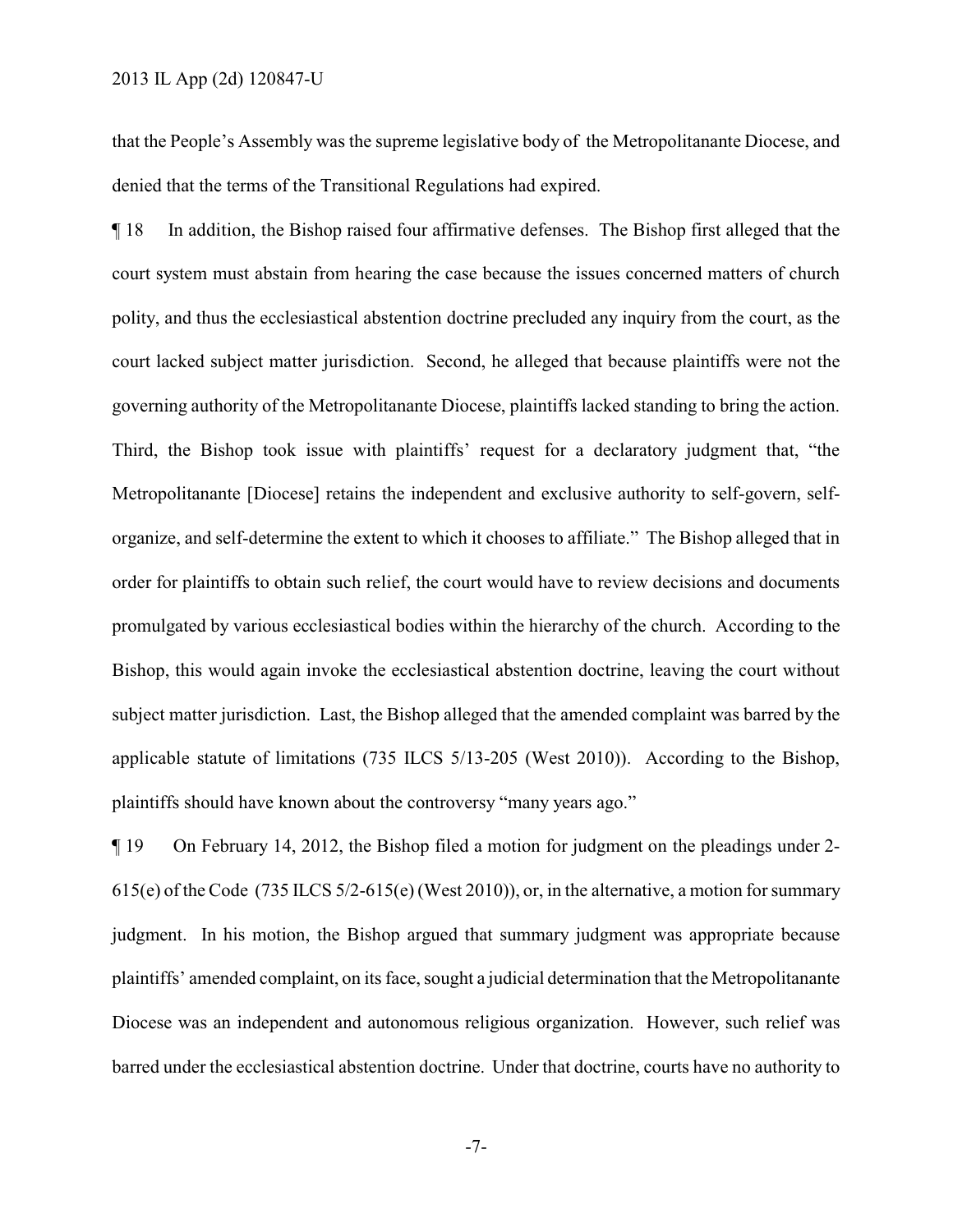resolve church disputes which turn on matters of church doctrine, practice, policy, or administration. See *St. Mark Coptic Orthodox Church v. Tanios*, 213 Ill. App. 3d 700, 713 (1991). Therefore, according to the Bishop, the court lacked subject matter jurisdiction.

¶ 20 The Bishop argued that the facts alleged in the amended complaint as well as the attached exhibits demonstrated that the Metropolitanante Diocese submitted to the hierarchical authority of the Belgrade Church. He asserted that in 1992, the Assembly of the Metropolitanante Diocese approved the Transitional Regulations document and thereby agreed to be canonically and hierarchically an integral part of the Belgrade Church. In particular, he asserted that Article 2 of the Transitional Regulations document provided that they were to remain in effect until the adoption of a common constitution, and that the Metropolitanante Diocese was to be governed by specified documents. The Bishop also relied on plaintiffs' Exhibit C, the 1998 amended Affidavit of Organization that he had signed, stating that the documents and decisions of the Belgrade Church were binding upon the Metropolitanante Diocese and superseded any previous documents or decisions of the Metropolitanante Diocese. The amended Affidavit of Organization also stated that, since the date of the Fifth Assembly in 1992, the Metropolitanante Diocese had been governed pursuant to the Transitional Regulations document. The Bishop also relied on plaintiffs' exhibit E, indicating that in June 2008, the Belgrade Church promulgated the Constitution adopted by the Metropolitanante Diocese in 1998. Finally, according to the Bishop, exhibit F of plaintiffs' amended complaint showed that in June 2009, the Belgrade Church announced it had restructured existing dioceses, with the Metropolitanante Diocese becoming incorporated within another restructured diocese (the Diocese of New Gracanica-Midwestern America). According to the Bishop, the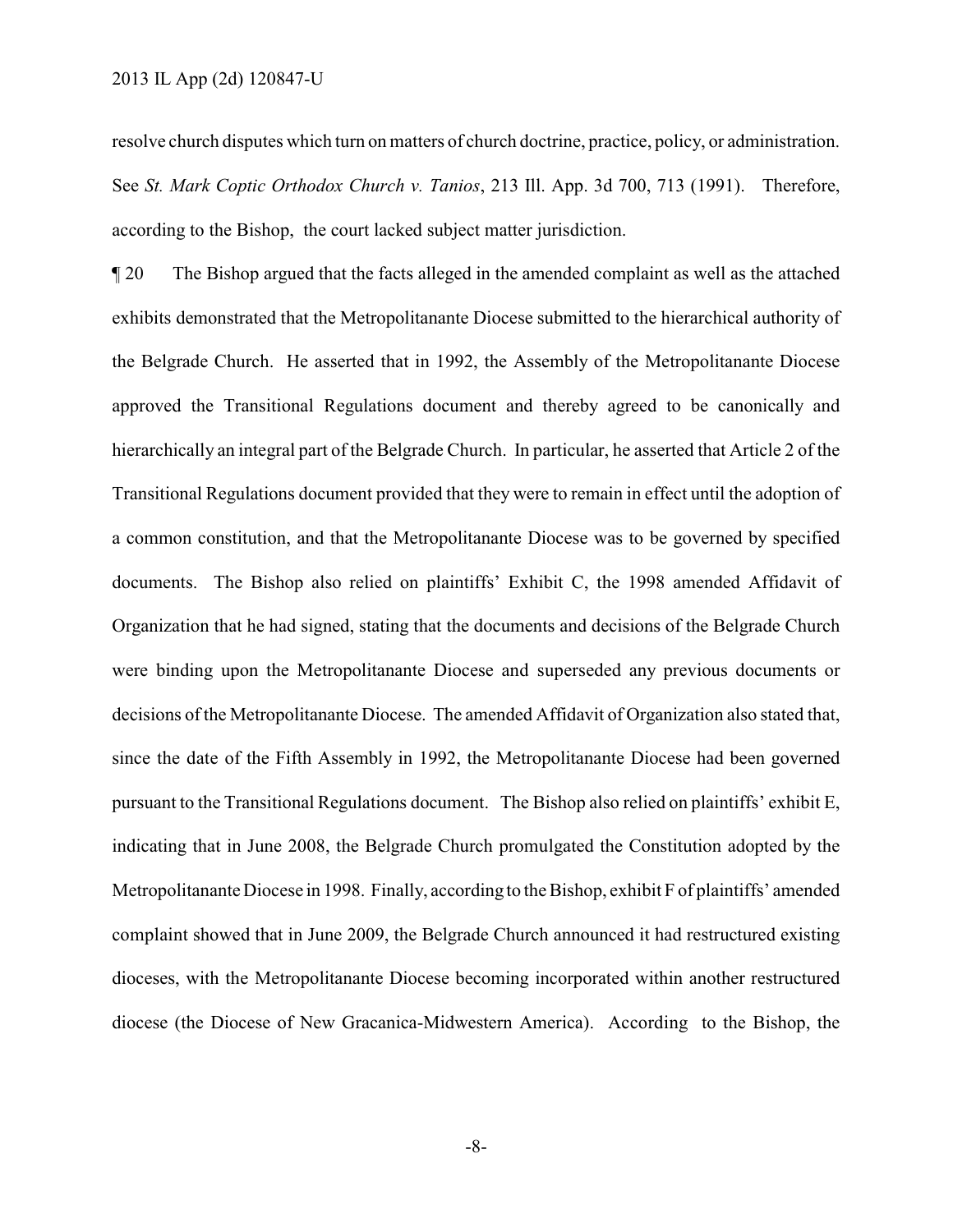exhibits showed that the Metropolitanante Diocese agreed to be bound by the Transitional Regulations and the hierarchical authority of the Belgrade Church.

¶ 21 The Bishop argued that, to determine whether the Metropolitanante Diocese was an independent and autonomousreligious organization, the court would need to analyze the Transitional Regulations document and the polity of the Belgrade Church incorporated by reference. More specifically, the Bishop argued that the court would need to determine whether the Belgrade Church overstepped its authority by adopting a new constitution and reorganizing its dioceses. The Bishop maintained that the doctrine of ecclesiastical abstention prohibited the court from examining the power of the Belgrade Church to adopt a new constitution and reorganize its dioceses. Concluding that the court had no authority to resolve this internal church dispute, the Bishop requested the court to enter judgment on the pleadings or to issue summary judgment in his favor.

¶ 22 Plaintiffs responded to the Bishop's motion and argued that he misunderstood the ecclesiastical abstention doctrine. According to plaintiffs, that doctrine did not prohibit the court from making a determination regarding the autonomy of the Metropolitanante Diocese. Citing *Serbian Orthodox Diocese for the United States of America &Canada v. Milivojevich,* 426 U.S. 696 (1976), plaintiffs argued that, while courts must accept as binding decisions of the highest ecclesiastical tribunal, they had alleged that the Metropolitanante Diocese was independent and autonomous based upon the contract entered into between the churches. Because of that contract, the Assembly was its highest authority; and the Belgrade Church was a "separate church entirely." In other words, plaintiffs claimed that, before the court abstained from hearing a claim based on deference to the Belgrade Church, it needed to determine whether the Metropolitanante Diocese was separate and/or subordinate to the Belgrade Church by interpreting the contract (Transitional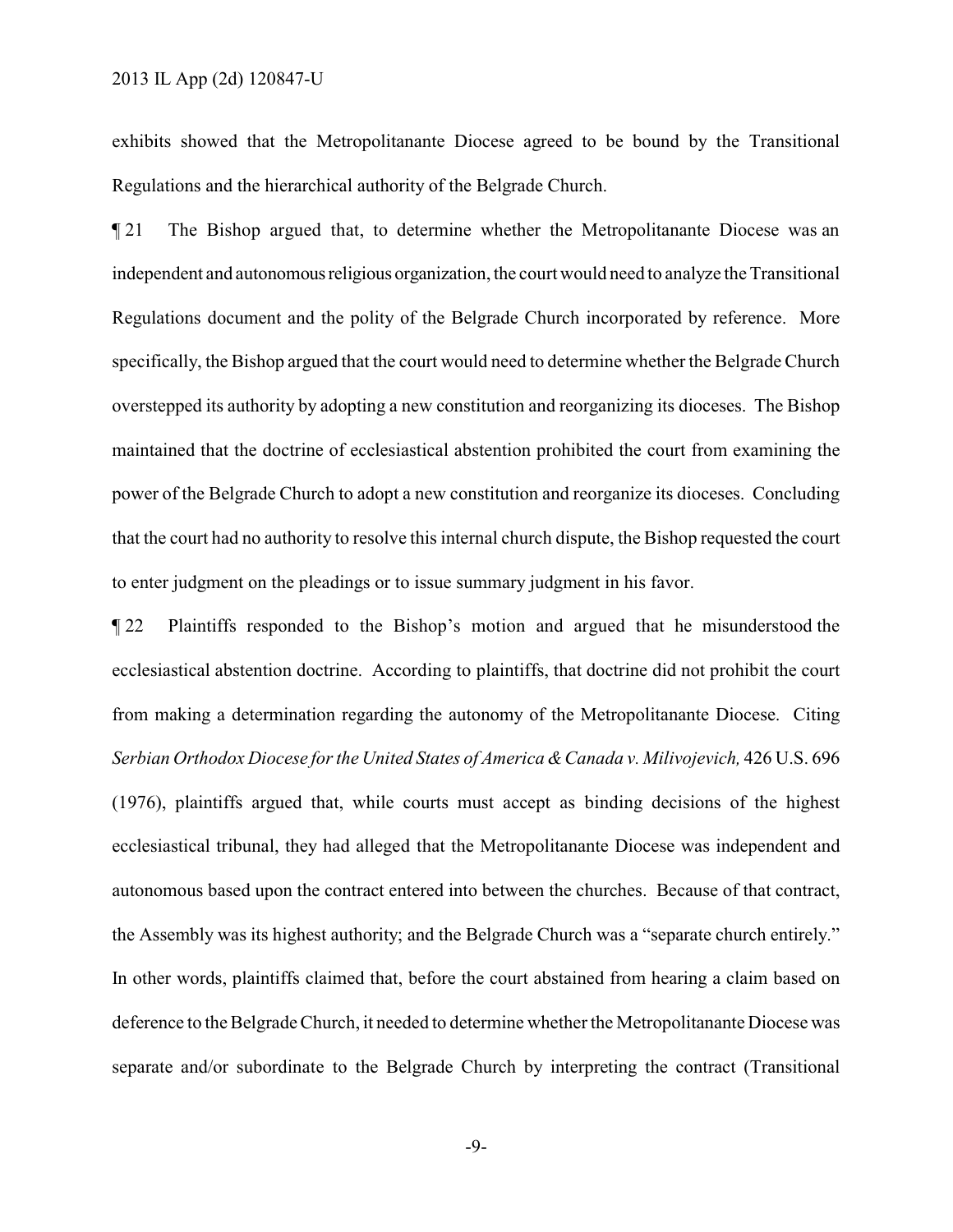Regulations document) approved between the two parties. Plaintiffs urged the court to take a "neutral-principles approach" to the issue.

¶ 23 The court conducted a hearing on the motions on May 31, 2012. At the hearing the Bishop argued that, for the court to determine whether the Metropolitanante Diocese was an independent and autonomous religious organization, the court would have to consider matters of church doctrine, practice, administration, and polity, which was precluded under the ecclesiastical abstention doctrine. Plaintiffs countered that the Metropolitanante Diocese had never merged or unified with the Belgrade Church as evidenced by the attached documents, and the ecclesiastical abstention doctrine did not apply because this was a case involving two separate and autonomous churches.

¶ 24 On the issue of the Transitional Regulations document, the parties disputed whether they were still in effect. According to plaintiffs, the Transitional Regulations document of 1992 expired after three years; the highest body of the Metropolitanante Diocese, the Assembly, "held assembly after assemblywhere they voted on whether or not to approve a common constitution and they never did." Plaintiffs argued that the rules promulgated by the 1992 Transitional Regulations document were in effect for only three years and did not permanently transfer the independence and autonomy of the Metropolitanante Diocese to the Belgrade Church. Plaintiffs further argued that during that three-year period, and even after it, no common constitution was adopted. Thus, plaintiffs claimed that the governing and structure of Metropolitanante Diocese reverted back to the rules set out by its 1986 Constitution.

¶ 25 To refute plaintiffs' argument that the 1992 Transitional Regulations were no longer in effect, the Bishop referred to exhibit C, the amended Affidavit of Organization signed in 1998 that was attached to plaintiffs' amended complaint, which stated that since 1992, the Metropolitanante

-10-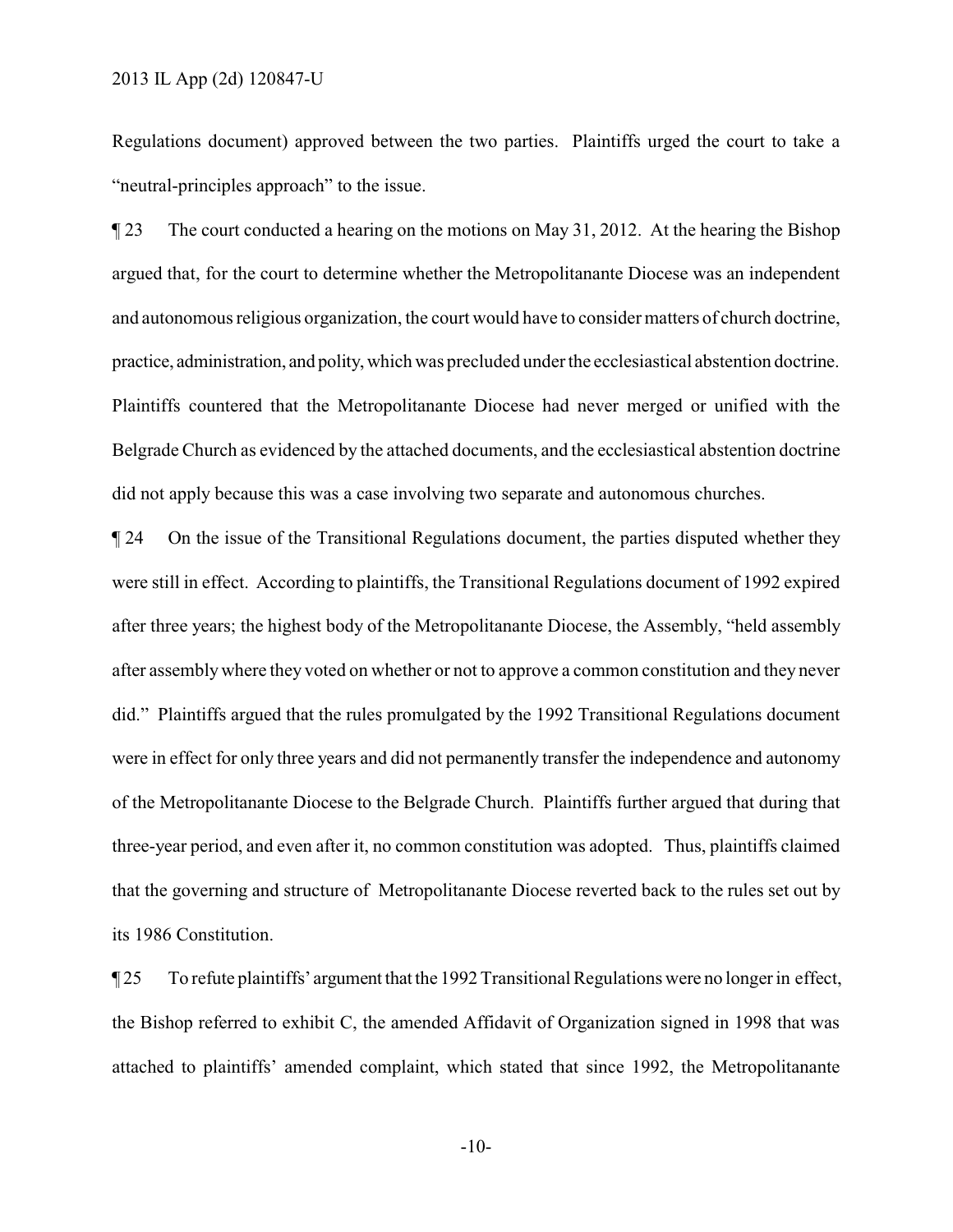Diocese had been governed bythe Transitional Regulations. In addition, the Bishop pointed out that Article 16 of the Transitional Regulations document stated that they were effective and "IN USE UNTIL THE ADOPTION OF A NEW COMMON CONSTITUTION."

¶ 26 At this point, the trial court noted that it was undisputed that there was a period of time when the two churches were separate and distinct. The court asked the parties if the adoption of the Transitional Regulations document "created one church out of two," meaning it needed to determine whether that document was still in effect. In other words, if the Transitional Regulations document had expired, the trial court wanted to know whether there was "one church or two separate churches." The trial court noted that the language in Article 16 of the Transitional Regulations document conflicted with the language in Article 1 of the Transitional Regulations document, which specified "for a period not to exceed 3 years."

¶ 27 Plaintiffs argued that, even if the Transitional Regulations document did not contain a threeyear period, they were in effect "just until a common constitution ha[d] been adopted." According to plaintiffs, it was undisputed that no common constitution had been adopted, which meant there was no merger of the Belgrade Church and the Metropolitanante Diocese. Plaintiffs further argued that, after the Belgrade Church "got frustrated and realized a common constitution was never going to be accepted, [the Belgrade Church] just made a unilateral proclamation that the churches were united." The Bishop disagreed that no common constitution had been adopted and pointed to the Serbian Constitution adopted by the Belgrade Church (exhibit E to plaintiffs' amended complaint). The Bishop's argument prompted the court to ask whether the Transitional Regulations document implied that a common constitution had to be agreed upon by both churches. The Bishop responded "[a]bsolutely not," because it was a hierarchical church and the Belgrade Church had the ultimate

-11-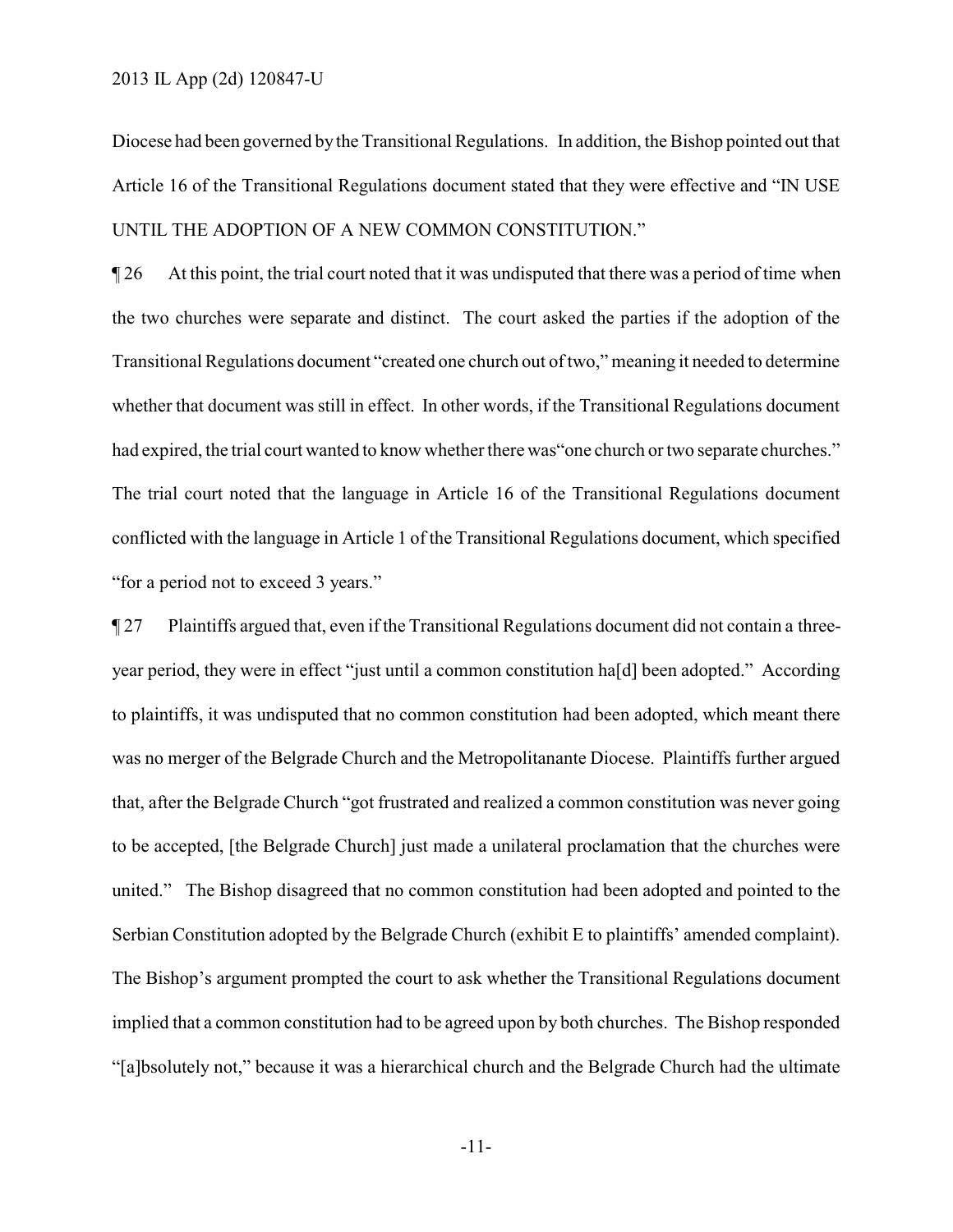authority to adopt the Constitution. According to the Bishop, resolving that very question was prohibited by the ecclesiastical abstention doctrine.

¶ 28 Prior to the court's ruling, the Bishop filed a supplemental brief listing four reasons to support his position that the rules promulgated in the Transitional Regulations document were still in effect. First, the Bishop relied on the amended Affidavit of Organization, which he executed in 1998, more than six years after the Transitional Regulations document was initially adopted in 1992. Second, he relied on the official newspaper of the Metropolitanante Diocese, which stated in December 1999 that it "continue[d] to be governed by the Transitional Regulations of 1992." Third, the Bishop argued that plaintiffs conceded that they were under the hierarchical authority of the Belgrade Church in 1998 and 1999 when the Holy Assembly of Bishops of the Belgrade Church appointed him as head of the Diocese, first as Administrator Bishop and then as Diocesan Bishop. According to the Bishop, plaintiffs admitted that his "enthronement" made him "President and Chief Executive Officer of the Diocese's church-hierarchical and church-administrative governing authorities." Finally, the Bishop stated that he participated in the annual meeting of the Holy Assembly of Bishops of the Belgrade Church in 2009 and fully understood and fully concurred that the reorganization of the Dioceses was under the sole authority, jurisdiction, and competence of the Belgrade Church.

¶ 29 Plaintiffs filed a response to the Bishop's supplemental brief. According to plaintiffs, the central question in the case was whether a merger between the two churches had occurred. Plaintiffs argued that the ecclesiastical abstention doctrine was inapplicable to a dispute between two separate churches, and that the instant dispute involved two separate churches. Plaintiffs pointed out that they had presented evidence that the Assembly of the Metropolitanante Diocese had decided not to unite

-12-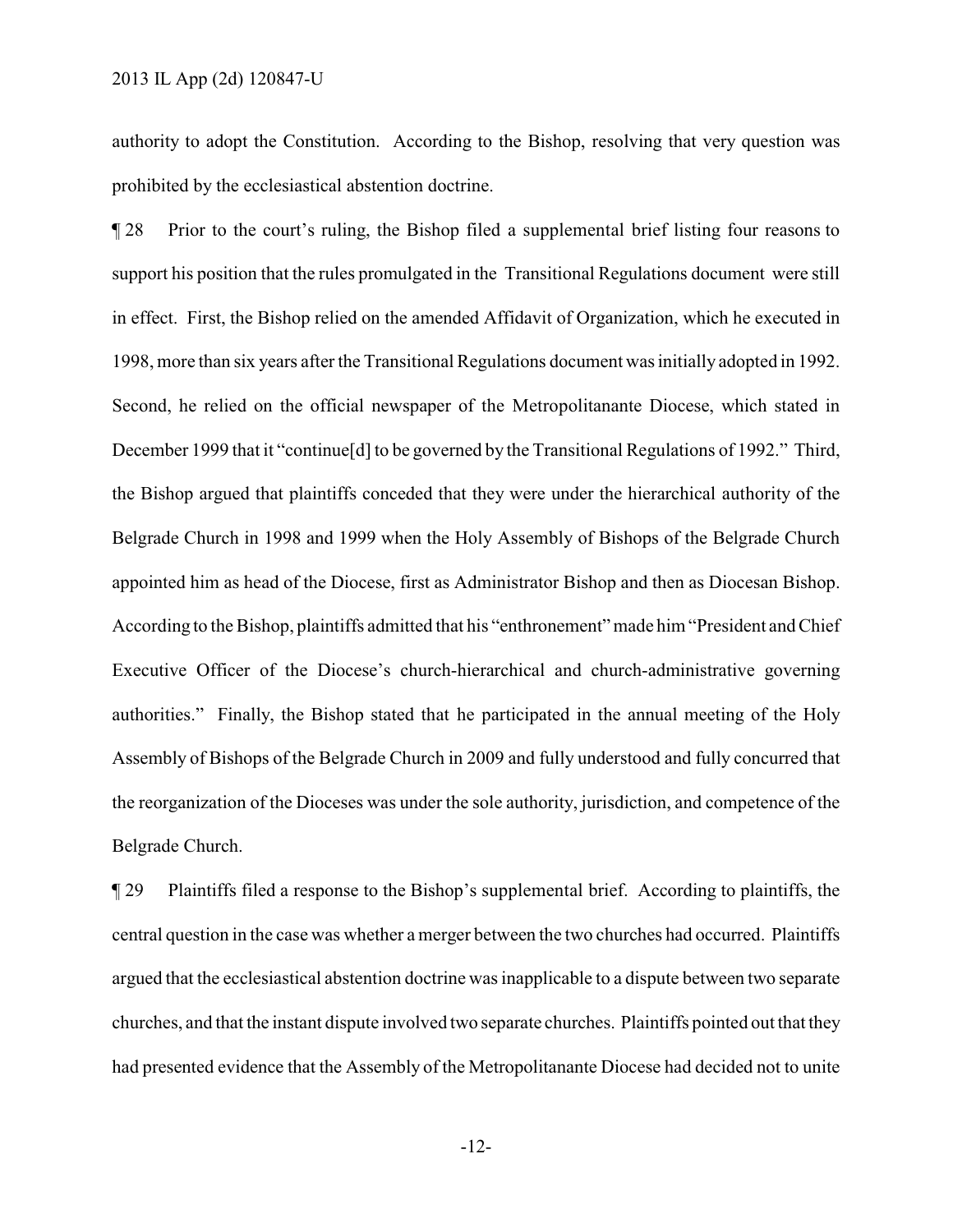under a common constitution. Regarding the Transitional Regulations document, plaintiffs argued that whether that document was in effect beyond its stated three-year duration, as the Bishop argued, was "beside the point," because the document itself was evidence that no merger between the churches had occurred. Plaintiffs argued that, while the Bishop provided several reasons why he believed that the Transitional Regulations document was still in effect, he offered no good reason why he believed that the Transitional Regulations document proved that a merger between the churches had occurred.

¶ 30 The trial court made an oral ruling on July 5, 2012, stating that the case depended on the nature of the dispute in plaintiffs' amended complaint. In particular, the court examined the distinction between a "control" dispute or a "property" dispute in reference to the ecclesiastical abstention doctrine:

"If this is primarilya propertydispute, then the Court may applythe neutral principles approach and in doing so objectively examine church charters, constitutions, by laws, deeds, state statutes, and other evidence necessary to resolve the matter. However, if the complaint presents the Court with an issue of church polity or a control dispute, then the Ecclesiastical Abstention Doctrine requires dismissal of the complaint."

¶ 31 The court summarized the relief that plaintiffs sought. Count Isought a declaration that the Metropolitanante Diocese was an independent and religious organization. Counts II and III sought preliminary and permanent injunctive relief. In those counts, plaintiffs argued: (1) the Bishop was bound by the Constitution of the Metropolitanante Diocese; (2) he owed a duty to the Metropolitanante Diocese; (3) and the property of the Metropolitanante Diocese over which the Bishop maintained control was in substantial and immediate danger of being unlawfullytransferred.

-13-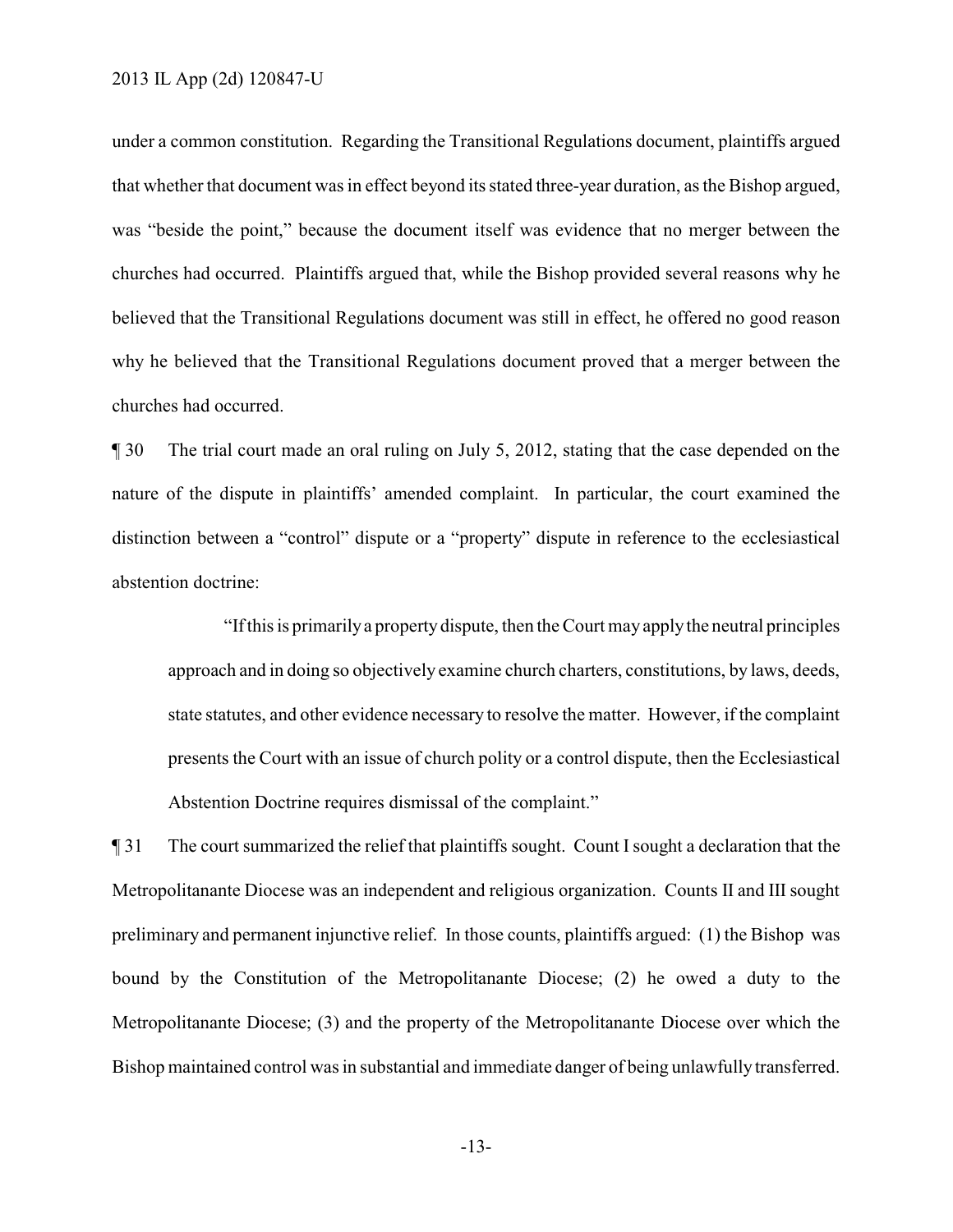¶ 32 The court noted that the parties disagreed over whether the Transitional Regulations document remained in effect and whether a common constitution had been adopted by the Metropolitanante Diocese. It also noted that plaintiffs did not sue the Metropolitanante Diocese itself but instead had sued the Bishop, alleging that his proclamations of unity violated his duty of loyalty to the Metropolitanante Diocese. According to the court, because the focus of the suit was on the Bishop's duties and whether he had violated those duties by his actions, the case at bar was similar to *Bruss v. Przybylo*, 385 Ill. App. 3d 399 (2008). Determining that the dispute in plaintiffs' amended complaint was "primarily a dispute over church polity and only tangentially a dispute over the control of church property," the court granted with prejudice the Bishop's section 2-615(e) motion for judgment on the pleadings. The court stated that in reaching this decision, it was not necessary to address the Bishop's motion for summary judgment. Plaintiffs timely appealed.

¶ 33 Here, plaintiffs requested that the trial court issue a declaratory judgment that the two churches are separate, distinct entities and that no merger between the two occurred. A trial court may, in cases of actual controversy, make binding declarations of rights. 735 ILCS 5/2-701 (West 2010); *Clyde Saving & Loan Association v. May Department Stores*, 100 Ill. App. 3d 189, 192 (1991). A trial court should refuse to enter a declaratory judgment if it appears that the judgment or order would not terminate the controversy or some part thereof. *Id*. "Actual controversy"in the context of the statute requires a showing that the underlying issues of the case are not moot or premature. *Id.* In order for declaratory judgement to be granted, there must be an actual, justiciable controversy between the parties. *Id*.

¶ 34 The Bishop's answers to plaintiffs' amended complaint evidenced the existence of an actual, justiciable controversy. The Bishop and plaintiffs disagree as to how to interpret the various

-14-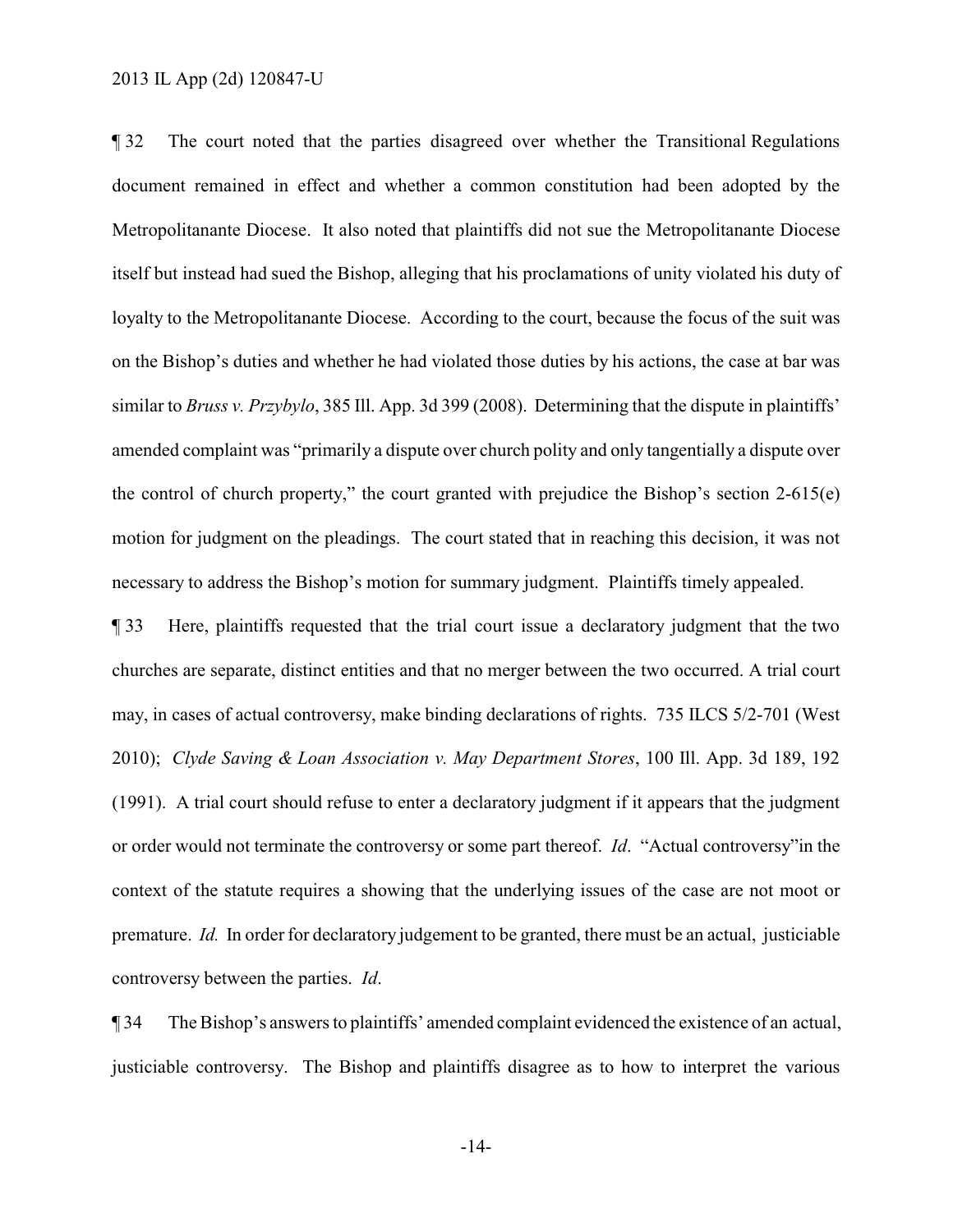documents and contracts entered into between the parties. In the present matter, the parties cannot even agree on whether they are one church or two separate churches.

¶ 35 In response to plaintiffs' request for declaratory judgment, the Bishop requested that the trial court dismiss the case pursuant to section 2-615(e) of the Code. Section 2-615(e) of the Code provides that "[a]ny party may seasonably move for judgment on the pleadings." 735 ILCS 5/2- 615(e)(West 2010). A motion for judgment on the pleadings requires the trial court to examine the pleadings to determine whether an issue of fact exists, or conversely, whether the controversy can be resolved as a matter of law. *Crestview Builders, Inc. v. Noggle Family Limited Partnership*, 352 Ill. App. 3d 1182, 1184-85 (2004). In ruling on such a motion, the trial court can only consider facts apparent from the face of the pleadings, matters subject to judicial notice, and judicial admissions. *M.A.K. v. Rush-Presbyterian-St. Luke's Medical Center*, 198 Ill. 2d 249, 255 (2001). A trial court must construe the evidence strictly against the moving party and liberally in favor of the nonmoving party. *McCall v. Devine*, 334 Ill. App. 3d 192, 198 (2002). Judgment on the pleadings is only proper where the pleadings demonstrate that there is no genuine issue of material fact and that the movant is entitled to judgment as a matter of law. *Terraces of Sunset Park, LLC*, 399 Ill. App. 3d 1090,1093 (2010). Our review of a decision to grant a motion on the pleadings is *de novo*. *Id.* A plaintiff is required to attach to the complaint any written documents upon which the claim is based, and these documents are to be treated as part of the complaint itself. *Hess v. Loyd*, 2012 IL App (5th) 090059, ¶ 18. Where allegations made in the body of the complaint conflict with facts disclosed in the exhibits, the exhibits will control, and the allegations will not be taken as true in evaluating the sufficiency of the complaint. *Id.* at ¶ 18.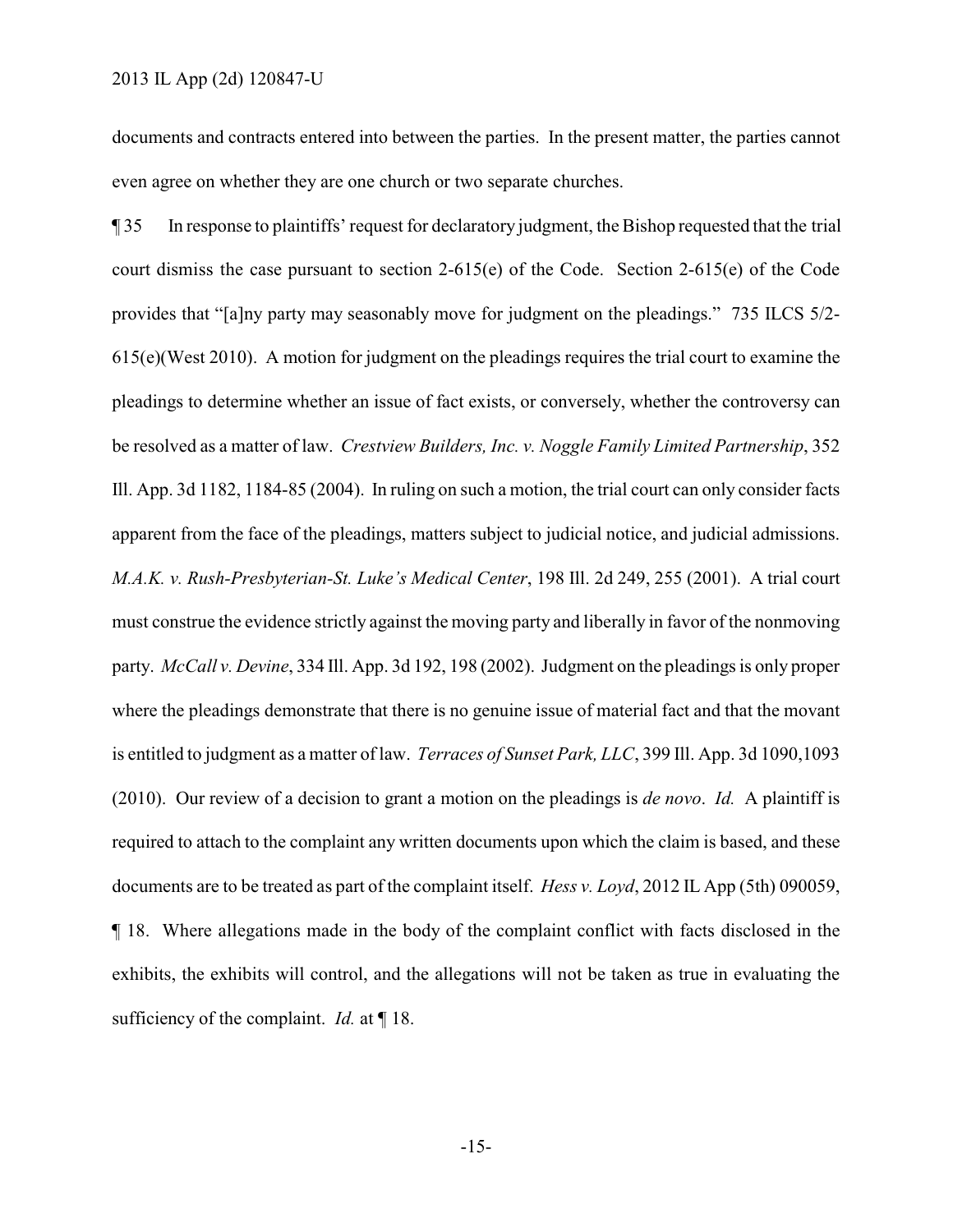¶ 36 Here, the trial court was tasked with ruling on the Bishop's motion for judgment on the pleadings. In so doing, the trial court was required to "consider as admitted all well-pleaded facts as set forth in the pleading of the nonmoving party, and the fair inferences drawn from them." *Pekin Insurance Co. v. Wilson*, 237 Ill. 2d 446, 455 (2010). In the amended complaint, plaintiffs pled that the People's Assembly is the supreme legislative body of the Metropolitanante Diocese, and is the only authority empowered "to adopt, extinguish, or amend the Metropolitanante's Constitution." Moreover, plaintiffs' amended complaint alleged that the Transitional Regulations document for the Metropolitanante Diocese lapsed three years after its ratification. Plaintiffs requested that the trial court interpret the contract entered into by the parties and involve itself in a property dispute between the parties. The Bishop disagreed that the People's Assemblywas the supreme authoritative body of the Metropolitanante Diocese and further disagreed with plaintiffs' interpretation of its Constitution and documents. Instead, the Bishop claimed that the dispute was a matter of church polity of which the ecclesiastical abstention doctrine applied.

¶ 37 In general, the court, as a governmental agency of the State, is charged with the task of resolving disputes. *Tanios*, 213 Ill. App. 3d at 713. In matters of internal church disputes, however, its authority to do so is narrowly circumscribed by the first amendment's guarantee that the right to the free exercise of religion will not be abridged. *Id*. "The ecclesiastical abstention doctrine provides that civil courts may not determine the correctness of interpretations of canonical text or some decisions relating to government of the religious polity; rather, courts must accept as given whatever the religious entity decides." *Duncan v. Peterson*, 408 Ill. App. 3d 911, 915 (2011). Where doctrinal controversy is not involved in a church dispute, however, mandatory deference to religious authority is not required by the first amendment, and the court may use the "neutral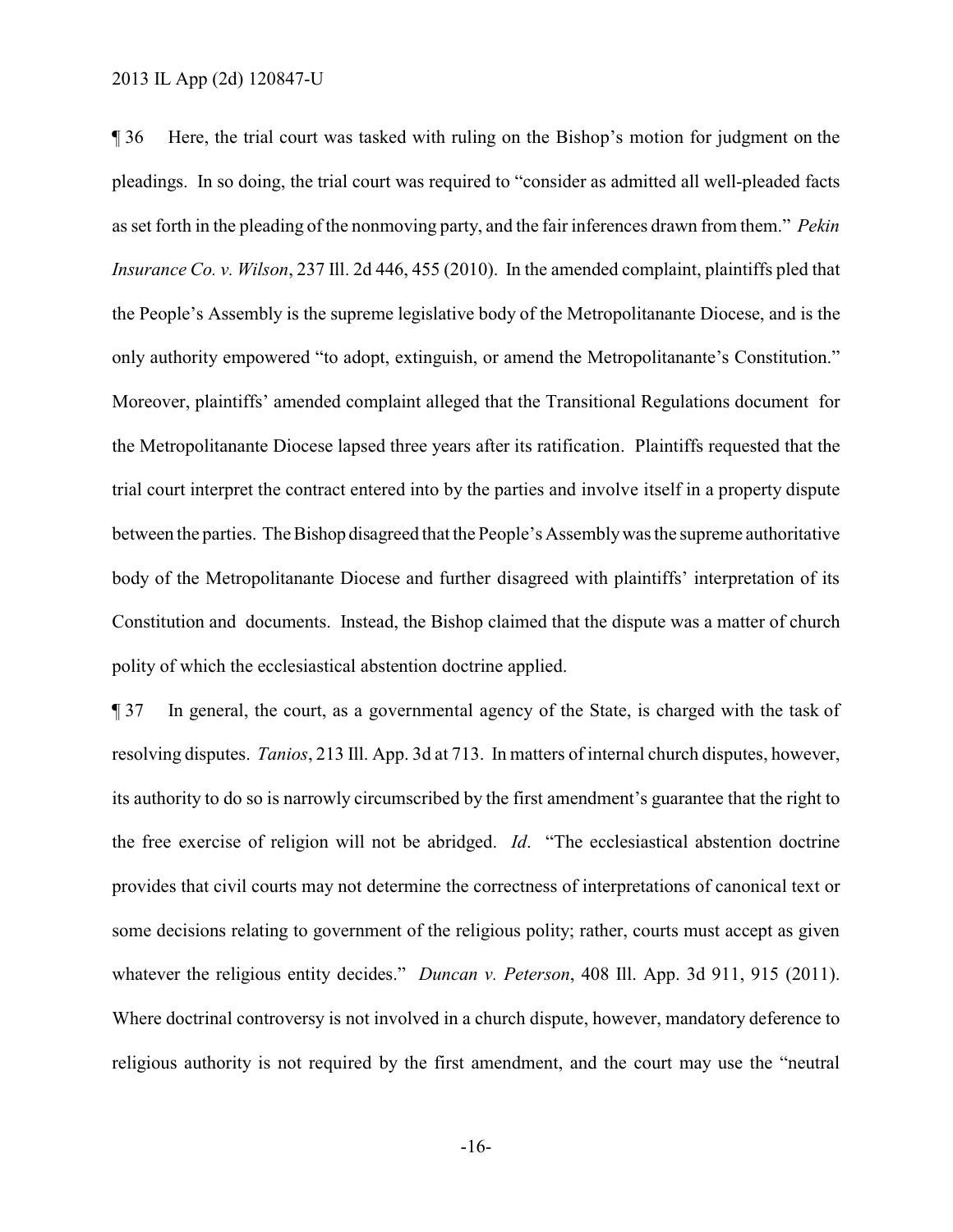principles of law" approach, in which the court examines pertinent church charters, constitutions and bylaws, deeds, State statutes, and other evidence and resolves the matter the same as it would a secular dispute. *Tanios*, 213 Ill. App. 3d at 713-15.

¶ 38 In this case, plaintiffs characterize the issue as follows: "where one of the Metropolitanante [Diocese's] agents has violated duties owed to the Metropolitanante [Diocese], may the Plaintiffs obtain relief in Illinois courts." We determine that the main dispute in the present matter is one of contract interpretation, not church polity and thus, plaintiffs can obtain relieffrom the Illinois courts. Because, the trial court, in this matter, was tasked only with interpreting the contractual obligations willingly entered into by the parties themselves, and was not tasked with second-guessing the inner structure or workings of the religious organization, the ecclesiastical abstention doctrine does not preclude this court from deciding this matter.

¶ 39 *Bruss v. Pryzbylo* (385 Ill. App. 3d 399 (2008)), is distinguishable. In *Bruss*, the issue did turn on the application of the ecclesiastical abstention doctrine. The plaintiffs' complaint directly called on this court to judge the qualifications and fitness of a priest to be pastor of the defendant church. *Bruss*, 385 Ill. App. 3d at 424. Likewise, it called on this court to judge the qualifications of certain individuals of the defendant church's board of directors. *Id*. Relying on *Milivojevich* and other cases, this court recognized that civil courts may not involve themselves in matters of discipline, faith, internal organization, ecclesiastical rule, custom, or law, and that the qualifications of pastors and members generally fall within these subjects. *Id*. Accordingly, this court concluded that the ecclesiastical abstention doctrine precluded adjudication of the plaintiffs' complaint. *Id*. at 426. We held that application of the ecclesiastical abstention doctrine depends solely on the subject matter of the dispute. *Id.* at 421 (the more circumspect approach to applying the ecclesiastical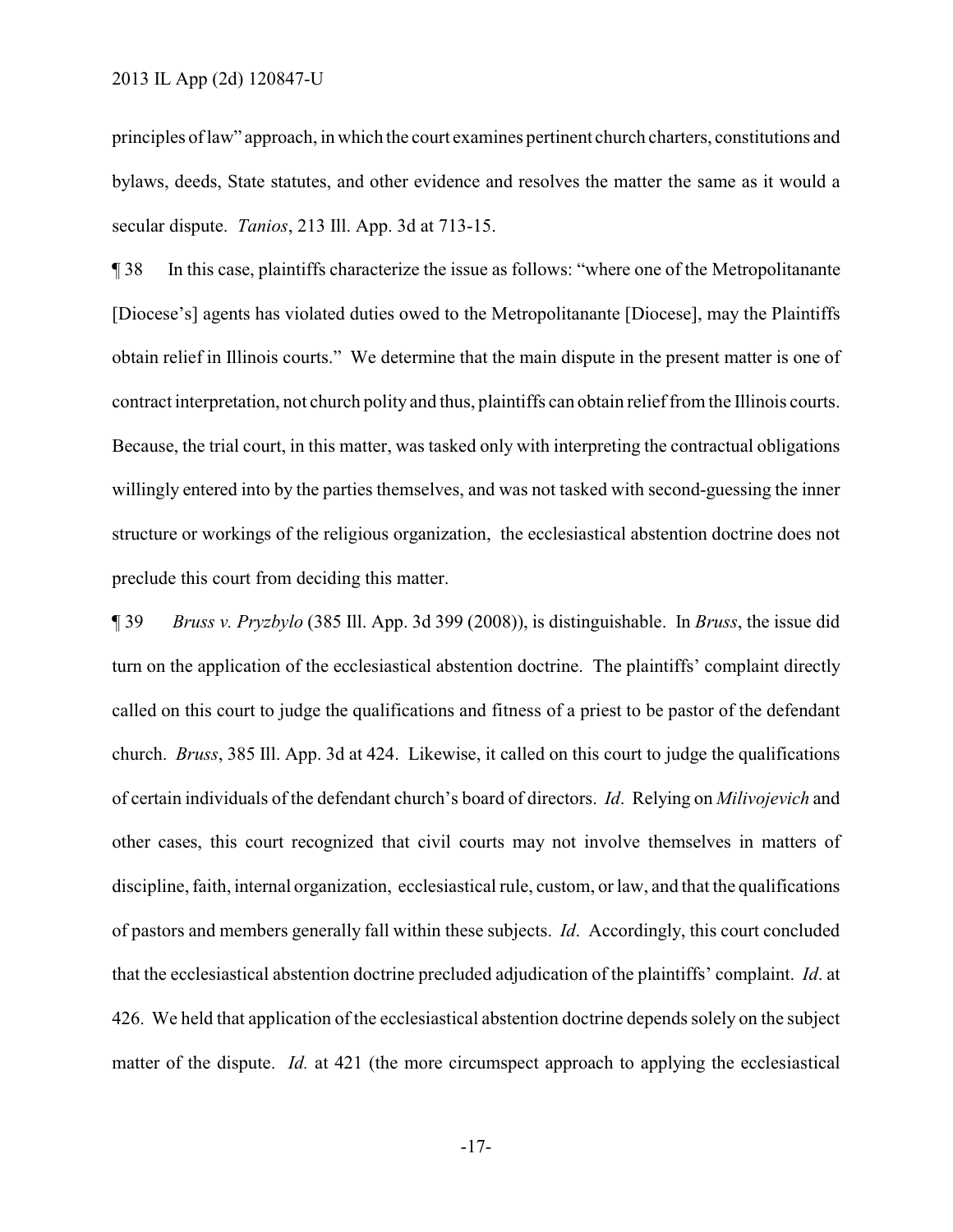abstention doctrine is to "rest the abstention decision entirely on the subject matter of the dispute"). We stated that, "[n]ot only is abstention not contingent on an adjudication of a dispute by the highest authority within a church, no formal adjudication at all is necessary." *Id*. at 422. In other words, abstention turns on the essence of the dispute brought to the secular courts; where the subject matter is forbidden to civil courts, the duty to abstain is in no way defeated or diminished by the structure or sophistication of the church, or by the presence or absence of any formal adjudication of the matter within the church itself. *Id*. at 423.

¶ 40 Qualifications and fitness of church members are not at issue in the present matter. To the contrary, plaintiffs request only that the trial court interpret the contractual obligations between what the amended complaint alleges are two separate churches. Here, plaintiffs are not requesting that the courts step in to discipline or reorganize the structure of the church; instead plaintiffs request that the trial court interpret the contractual obligations that the parties themselves freely chose to enter into and under which their members agreed to abide.

¶ 41 In this case, the trial court did not determine whetherthe Transitional Regulations document was still in effect; whether a common constitution between the Metropolitanante Diocese and the Belgrade Church had been adopted; or whether the Metropolitanante Diocese was subordinate to the Belgrade Church. Instead, the court focused on the nature of the dispute, which it determined was whether the Metropolitanante Diocese was independent of or subordinate to the Belgrade Church, and whether the Bishop had violated his duty to the Metropolitanante Diocese by claiming unity with the Belgrade Church. The trial court should have construed the viability of the contracts and granted or denied the relief requested by plaintiffs without having to make any determinations regarding church polity.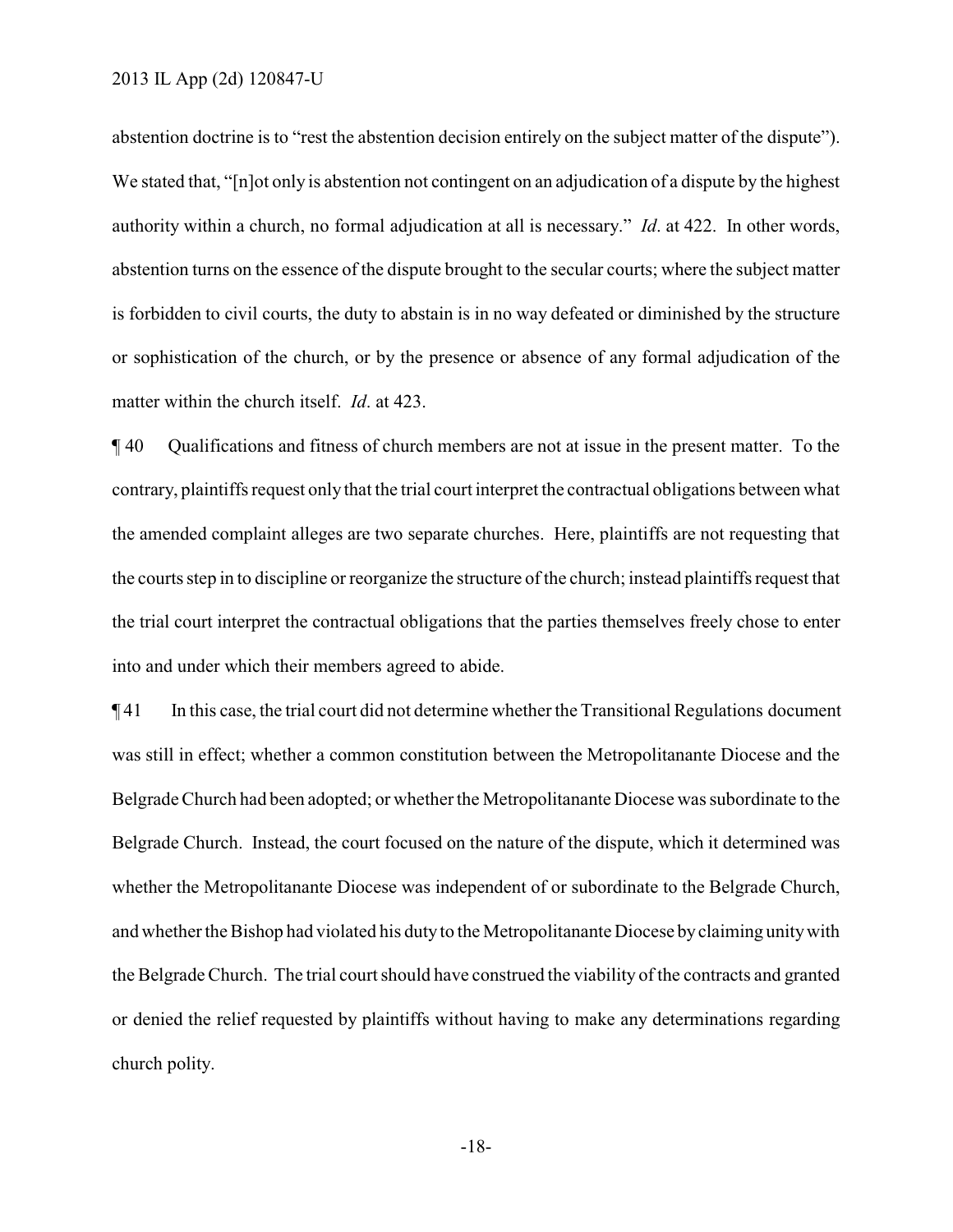¶ 42 We note that the Bishop's argument that all exhibits attached to plaintiffs' complaint supersede and contradict the allegations stated in the complaint misconstrues the rule of law. Here, the attached exhibits pointed to by the Bishop in no way invalidate the complaint's allegations. Instead, the attached exhibits show only that unilateral actions taken by the Bishop and documents executed by the Bishop served to further confuse the relationship between the parties. If anything, the attached exhibits highlight the contract dispute between the parties and demonstrate the need for court intervention to resolve the dispute. See *Tanios*, 213 Ill. App. 3d at 713-15 ( holding that where doctrinal controversy is not involved in a church dispute, mandatory deference to religious authority is not required by the first amendment, and the court may examine pertinent church charters, constitutions and bylaws, deeds, State statutes, and other evidence and resolve the matter the same as it would a secular dispute). Because the nature of this dispute sounded in contract law, the ecclesiastical abstention doctrine does not preclude the trial court from determining the issue.

**The Surfaret Studies** Moreover, the Bishop's remaining affirmative defenses are unpersuasive. The Bishop alleges that plaintiffs arewithout standing because theyare not the ultimate authorityof the Belgrade church. This matter, however, is a question of law, relating to the proper interpretation of the Transitional Regulations document. According to the language of the Transitional Regulations document, it remained in effect "until the adoption of a common Constitution \*\*\* for a period not to exceed 3 years." If the Transitional Regulations document is still viable or whetherit has expired is a question of law. Plaintiffs are representatives of the ultimate authority of the Metropolitanante Diocese pursuant to its constitution. The Bishop further alleges that the applicable statute of limitations has run. The statute of limitations cited in the Bishop's's affirmative defense is a "5- year catch-all" statute of limitations. See 735 ILCS 5/13-205 (West 2010). In essence, the statute provides that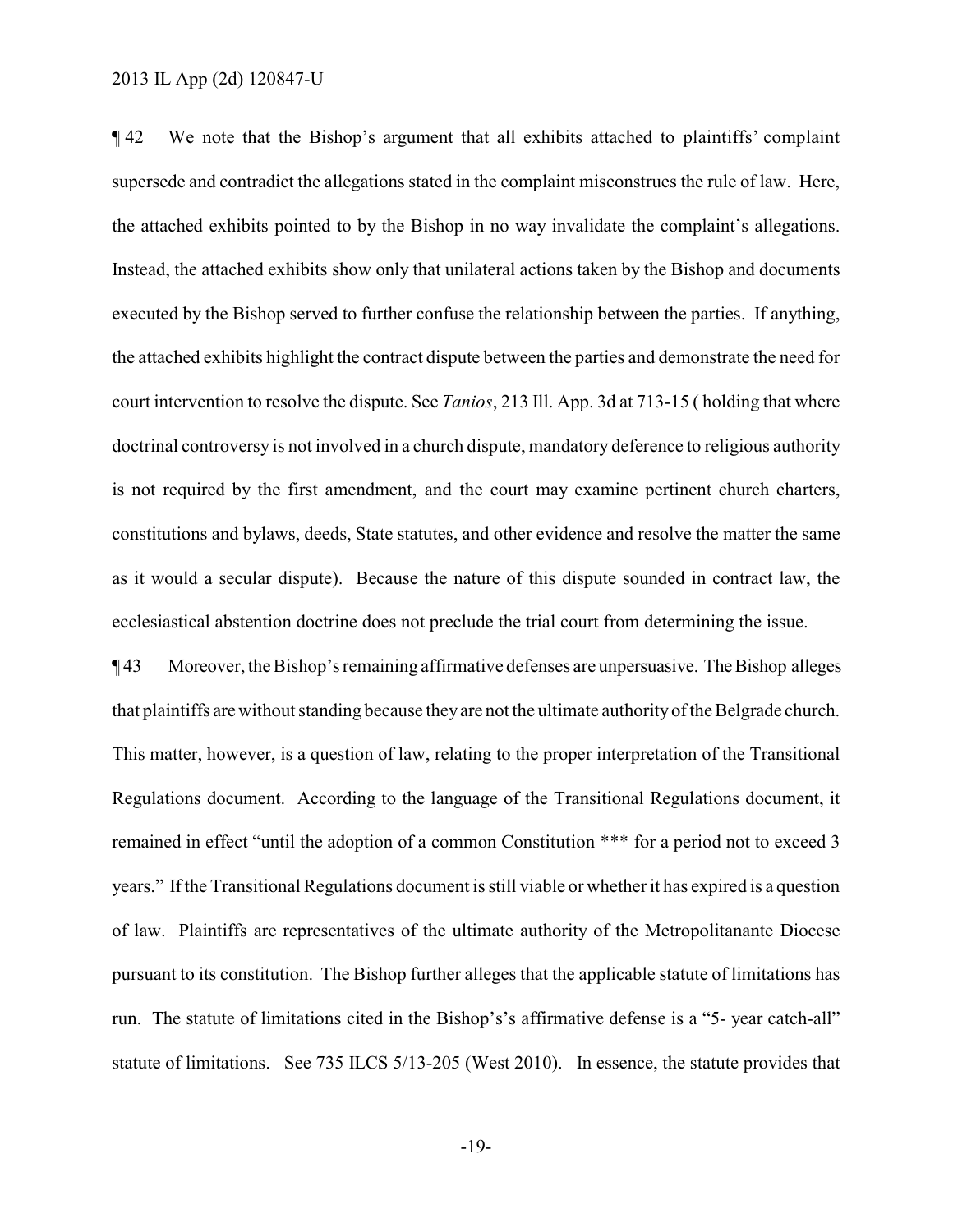if the conduct complained of occurred over 5 years before the filing of the action, it is time-barred. See 735 ILCS 5/13-205 (West 2010). In the present matter, however, plaintiffs filed suit only after the Belgrade Church circulated a letter announcing the reorganization of the Metropolitanante Diocese as part of the hierarchy of the Belgrade Church in June of 2009 and subsequently, on July 11, 2009, publically stated that a reorganization of the Metropolitanante Diocese had occurred and that there was no longer a division between the Metropolitanante Diocese and the Belgrade Church. These actions could not have been foreseen by plaintiffs years earlier, when the two churches were attempting to reach an agreement (which was never executed) regarding a merger of the churches. ¶ 44 Our review of a decision to grant a motion on the pleadings is *de novo*. *Terraces of Sunset Park, LLC*, 399 Ill. App. 3d at 1093. We determine that judgment on the pleading was inappropriate in this matter because plaintiffs' complaint raised a question of law, specifically, whether the Transitional Regulations document entered in to by the parties had expired or a new constitution had ever been entered into by the Assembly pursuant to the Transitional Regulations document. If the Transitional Regulations document expired without the adoption of a joint constitution, the Metropolitanante Diocese remained autonomous from the Belgrade church. Because both sides presented differing interpretations of the documents, for purposes of a 2-615(e) judgment on the pleadings, we must construe the evidence strictly against the moving party. See *McCall*, 334 Ill. App. 3d at 198. Thus, it was error for the trial court to have granted the motion.

¶ 45 Moreover, we determine that the Transitional Regulations document entered into by the parties expired in 1995 pursuant to its terms, after 3 years where no common constitution was jointly adopted. Thus, the governing rules of the two, separate churches reverted back to the documents previously set forth.

-20-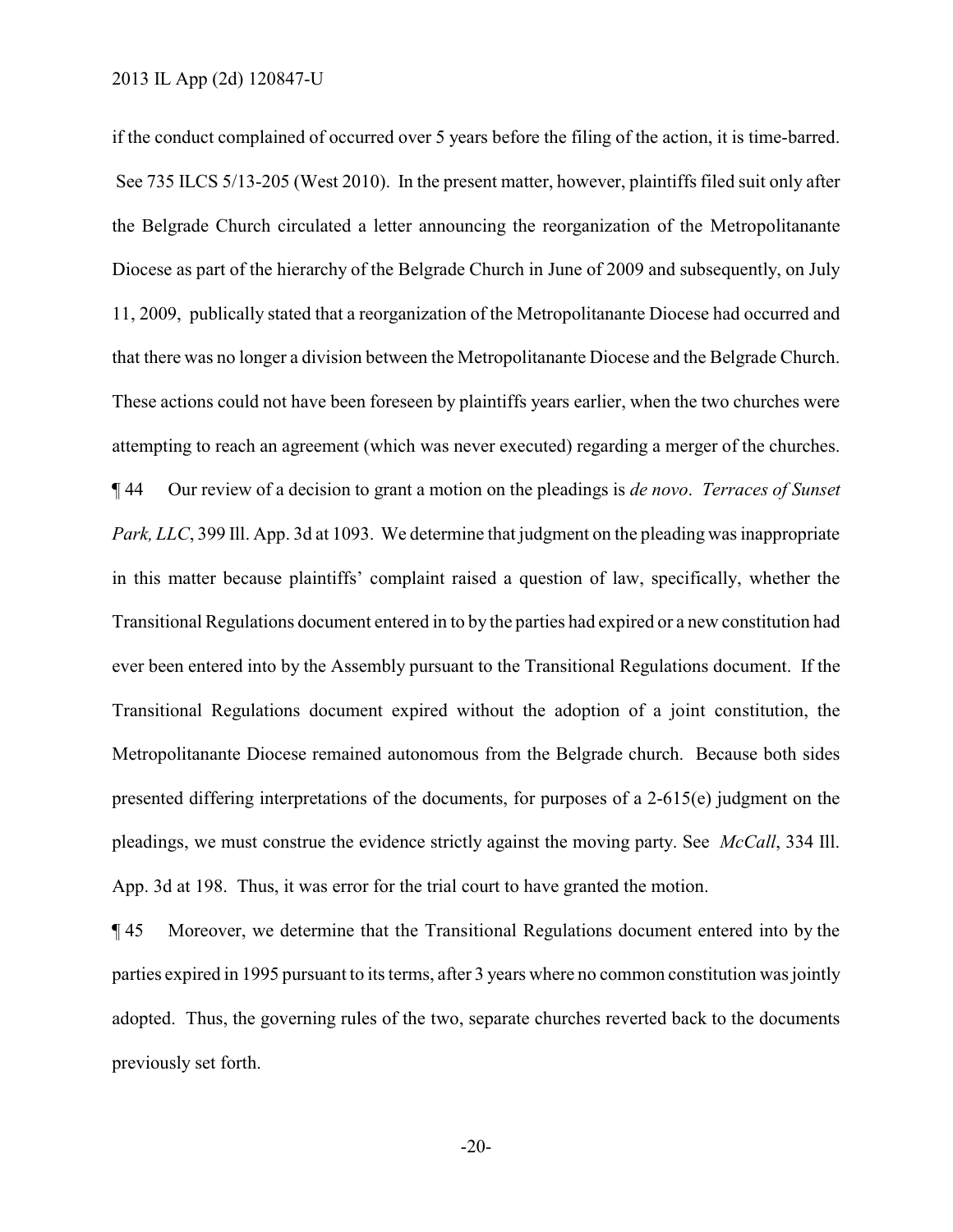¶ 46 The primarygoal in construing a contract is to give effect to the intent of the parties. *Premier Title Company v. Donahue*, 328 Ill. App. 3d 161, 164 (2002); citing *Omnitrus Merging Corp. v. Illinois Tool Works Inc.*, 256 Ill. App. 3d 31, 34 (1993). When the language of a contract is clear, a court must determine the intent of the parties solely from the plain language of the contract. *Id*.; citing *Owens v. McDermott, Will & Emery*, 316 Ill. App. 3d 340, 344 (2000). The language of a contract must be given its plain and ordinary meaning. *Id*.; citing *Owens*, 316 Ill. App. 3d at 344. When interpreting a contract, a court must consider the document as a whole, rather than focusing upon isolated portions. *Id*.; citing *Spectramed, Inc. v. Gould, Inc.*, 304 Ill. App. 3d 762, 770 (1998). ¶ 47 In the present matter, the terms of the Transitional Regulations document, when read as a whole, are clear. In 1992, the Metropolitanante Diocese and the Belgrade Church contemplated uniting. Before the churches officiallyagreed to unite, theyentered into the Transitional Regulations document as a way to govern the churches while each partyworked out details of a potential merger. The Transitional Regulations document states clearly that, unless a common constitution is reached by the governing bodies of each church, the terms of the agreement will expire after 3 years' time. The document even provides the specific time and place, the "(meeting of the Holy Assembly of Bishops in May of 1995)" where it will expire if no common constitution has been adopted Here, in 1995 (3 years later), no common constitution had been jointly adopted and the churches remained separate, having never formally unified. It is of no matter that years after the expiration of the Transitional Regulations document, the Bishop executed documents and publically presented the Belgrade Church as unified with the Metropolitanante Diocese. The terms of the Transitional Regulations document were no longer in effect and, therefore, the Metropolitanante Diocese was not governed by that document.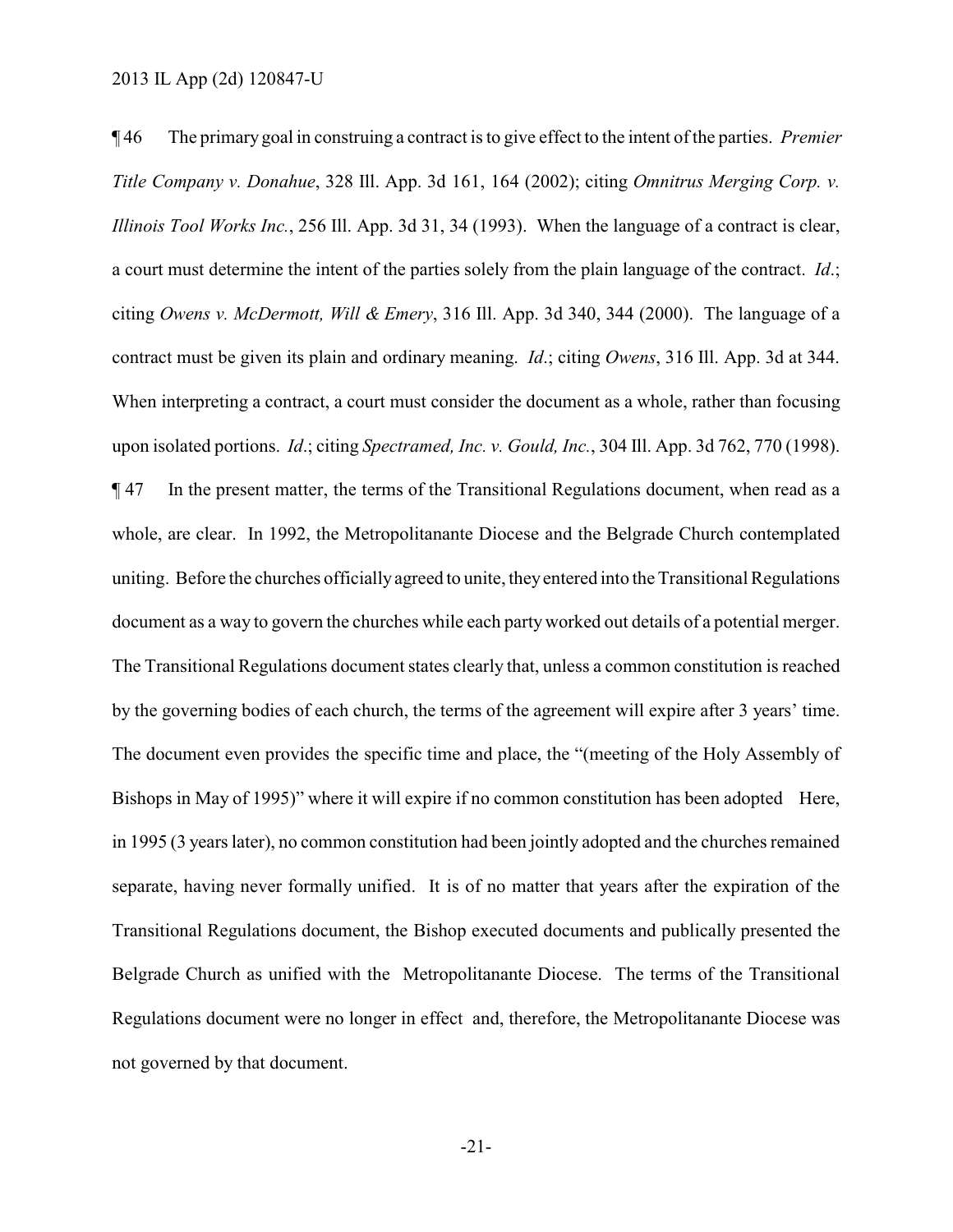¶ 48 For the reasons stated, the judgment of the circuit court of Lake County is reversed.

¶ 49 Reversed.

#### ¶ 50 JUSTICE SPENCE, dissenting.

¶ 51 I respectfully dissent. In particular, I disagree with the majority's characterization of the dispute as one of contract interpretation. Instead, I believe that this dispute is a matter of church polity that we are barred from considering under the ecclesiastical abstention doctrine. See *Duncan v. Peterson*, 408 Ill. App. 3d 911, 915 (2010) (if the ecclesiastical abstention doctrine applies, the trial court lacks subject matter jurisdiction to decide the claim).

¶ 52 Generally, courts are charged with the task of resolving disputes. *St. Mark Coptic Orthodox Church v. Tanios*, 213 Ill. App. 3d 700, 713 (1991). The authority of courts to do so, however, in matters of internal church disputes, including those which concern the control of ownership of property, is narrowly circumscribed by the first amendment's guarantee that the right to the free exercise of religion will not be abridged. *Id*. "By reason of this limitation, civil courts have no authority to resolve church disputes which turn on matters of church doctrine, practice, polity or administration." *Id.* Where no consideration of religious doctrine is involved, however, the "neutral principles of law" approach maybe applied, which permits a court to interpret provisions of religious documents involving property rights and other nondoctrinal matters, to the extent that the analysis may be performed in purely secular terms. *Abrams v. Watchtower Bible & Tract Society of New York, Inc.*, 306 Ill. App. 3d 1006, 1011 (1999); see also *Duncan*, 408 Ill. App. 3d at 918 (holding that the ecclesiastical abstention doctrine was not applicable because the general subject matter of the dispute did not involve internal church matters). The question of whether the doctrine of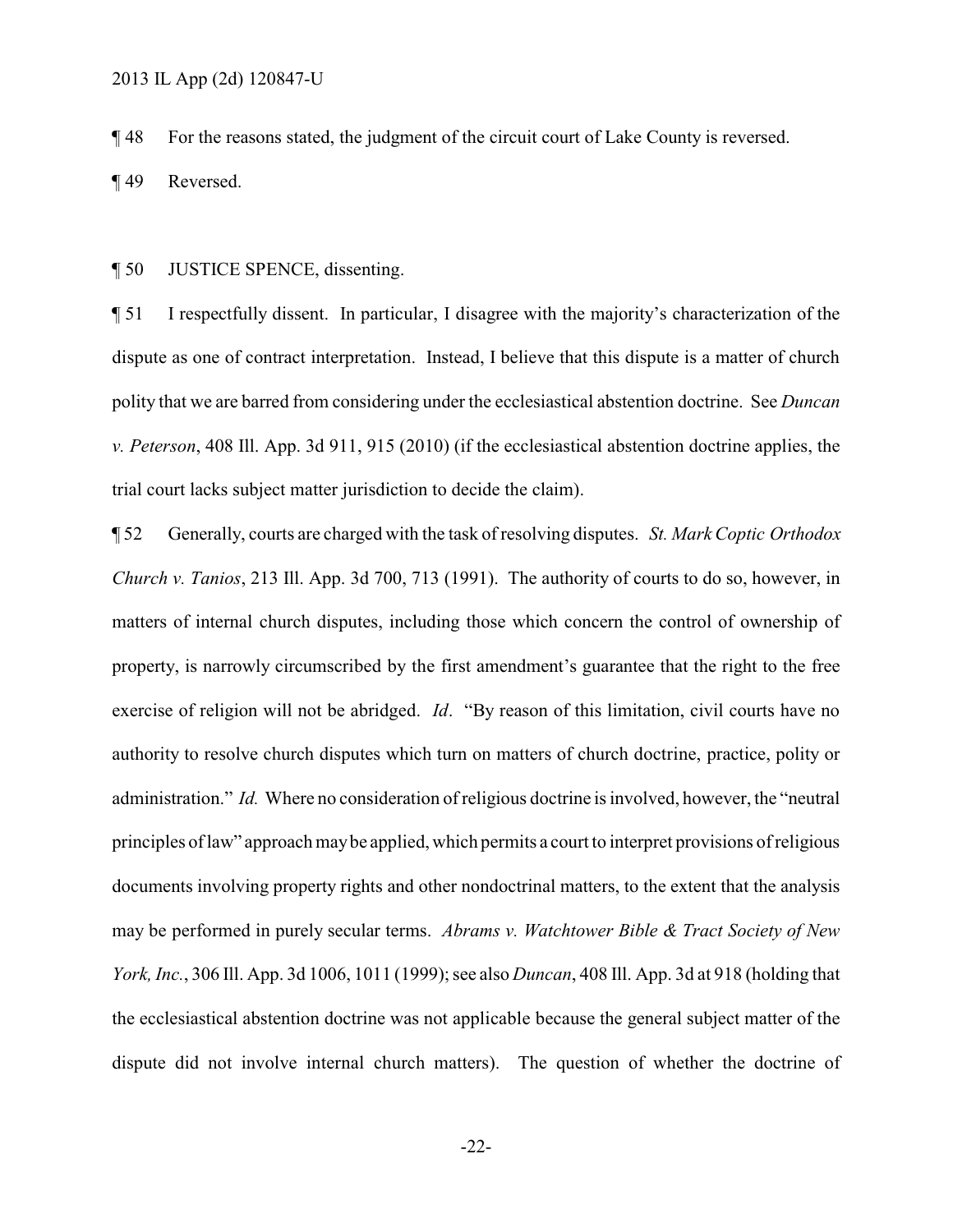ecclesiastical abstention deprived the trial court of subject matter jurisdiction is reviewed *de novo*. *Duncan*, 408 Ill. App. 3d at 915.

¶ 53 In this case, plaintiffs sought a declaration that the Metropolitanante Diocese is an independent and autonomous organization, and they sought preliminary and permanent injunctions that Bishop Longin, based on the duty he owes to the Metropolitanante Diocese, should be restrained from transferring any of its property. In their brief, plaintiffs characterize the issue as follows: "where one of the Metropolitanante [Diocese's] agents has violated duties owed to the Metropolitanante [Diocese], may the Plaintiffs obtain relief in Illinois courts." At the heart of plaintiffs' claims is the issue of whether Bishop Longin's proclamations of unity with the Belgrade Church violated his duties to the Metropolitanante Diocese, and whether the Metropolitanante Diocese is subordinate to the Belgrade Church.

¶ 54 In order to determine the hierarchy of the two churches and whether Bishop Longin overstepped his authority, however, the court would be required to determine: (1) whether a common constitution had been adopted; (2) the duration and significance of the Transitional Regulations and the documents it incorporates, including the Constitutions of the Metropolitanante Diocese and the Belgrade Church; and (3) the Bishop's authority to file an Affidavit of Organization declaring that the Metropolitanante Diocese was bound by the Transitional Regulations and was subordinate to the Belgrade Church. These questions impermissibly delve into church polity, thus committing the error proscribed by the ecclesiastical abstention doctrine. See *Duncan*, 408 Ill. App. 3d at 915 (the ecclesiastical abstention doctrine provides that civil courts may not determine the correctness of interpretations of canonical text or some decisions relating to government of the religious polity).

-23-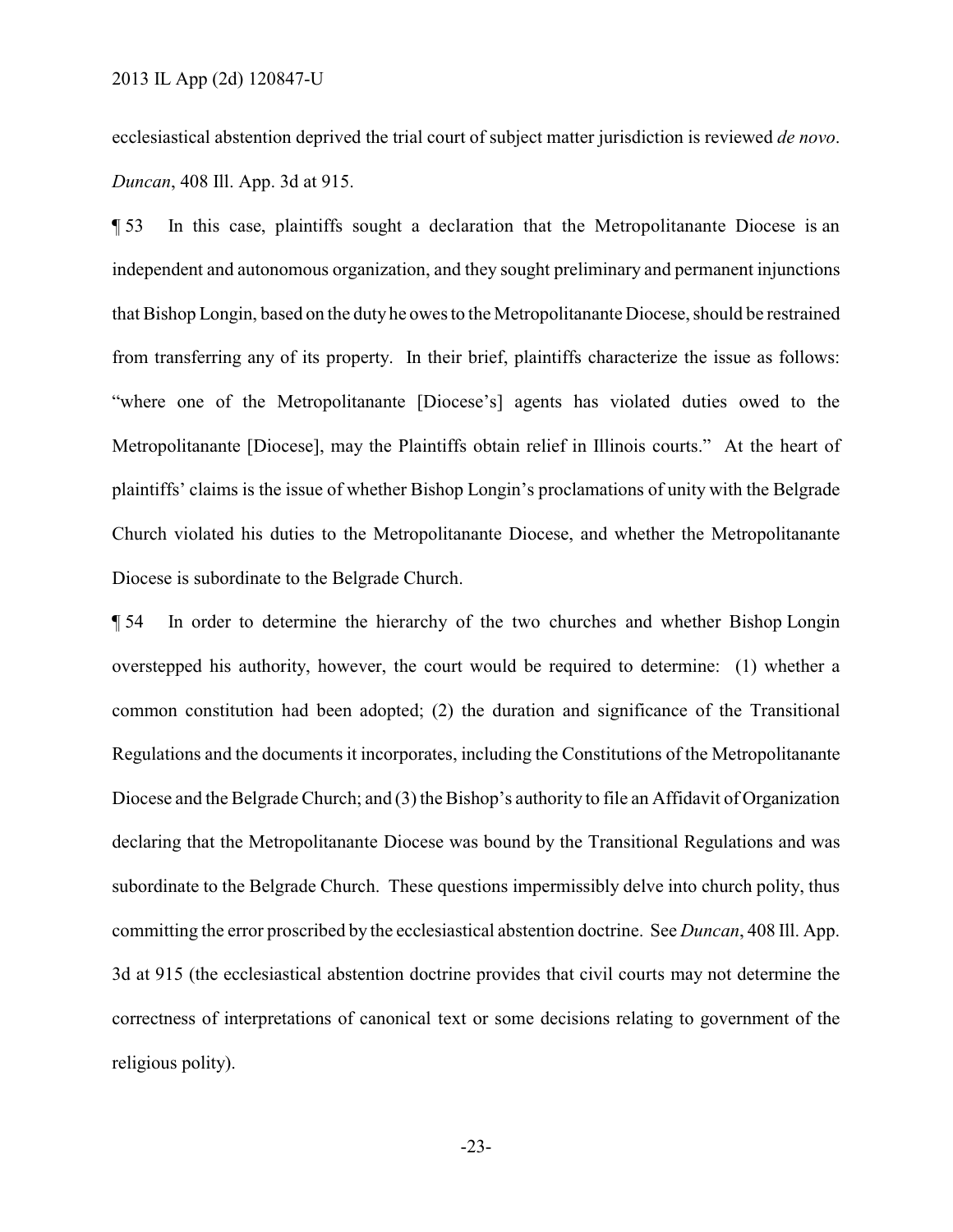¶ 55 The majority oversimplifies the nature of the dispute by labeling it as one of contract interpretation, *i.e.* interpretation of the Transitional Regulations. The majority faults the trial court in this respect, stating that it erred by focusing on whether the Metropolitanante Diocese was independent of or subordinate to the Belgrade Church, and whether the Bishop had violated his duty to the Metropolitanante Diocese by claiming unity with the Belgrade Church. Instead, the majority states that the "trial court should have construed the viability of the contracts and granted or denied the relief requested by plaintiffs without having to make any determinations regarding church polity." *Supra* ¶ 41. The majority then goes on to determine that the Transitional Regulations expired and were no longer in force when this dispute arose. Based on the determination that the Transitional Regulations no longer governed the Metropolitanante Diocese, the majority also concludes that the Metropolitanante Diocese remained autonomous from the Belgrade Church.

¶ 56 However, the viability of the Transitional Regulations is not a matter of simple contract interpretation. As I explain, there are conflicting provisions within the document, and the parties continued to operate as though it remained in effect. Because it is not clear whether the Metropolitanante Diocese is still governed by the Transitional Regulations, there is no way to determine the viability of that document and thus the autonomy of the Metropolitanante Diocese without improperly delving into issues of church doctrine and polity. See *Tanios*, 213 Ill. App. 3d at 717 (resolution of the question of which bylaws governed the parish required the court to delve, impermissibly, into matters of church doctrine and polity).

¶ 57 At the outset, it is not clear that the Transitional Regulations expired, as the majority concludes. According to the majority, the "terms of the Transitional Regulations document, when read as a whole, are clear." *Supra* ¶ 47. The majority relies on Article 2 of the Transitional

-24-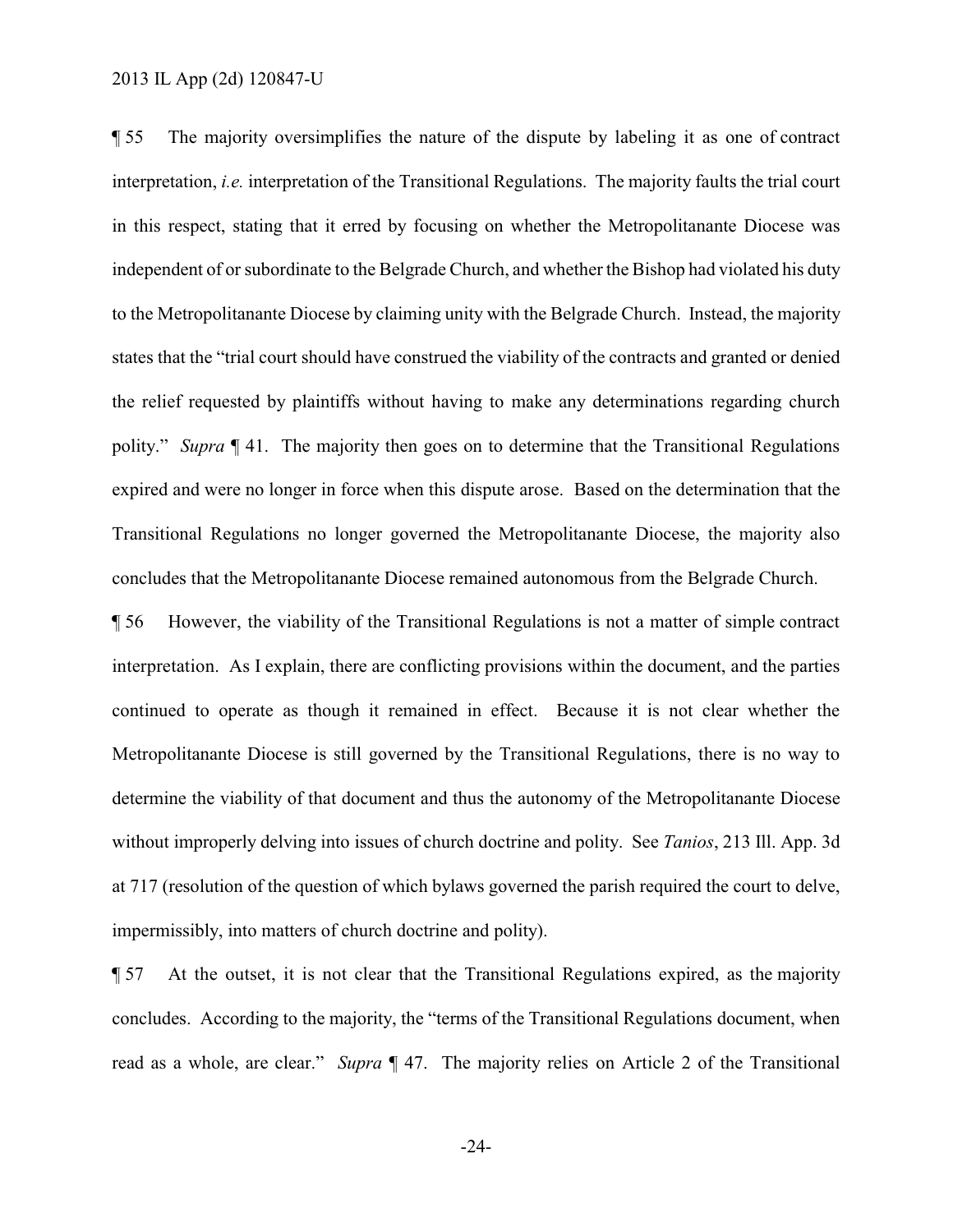Regulations, which states that until the adoption of a common constitution "for a period not to exceed 3 years," which would be 1992 to 1995, the Metropolitanante Diocese shall be governed based on the "Holy Scripture and Holy Tradition" of the Belgrade Church; the Regulations recognized and adopted by the Belgrade Church; the Transitional Regulations "in the spirit of the Constitution" of the Belgrade Church; and the provisions of the Metropolitanante Diocese's Constitution that did not conflict with the Transitional Regulations. Because no common constitution was adopted from 1992 to 1995, the majority states that the Transitional Regulations expired, and the Metropolitanante Diocese remained autonomous from the Belgrade Church. *Id*. at 20. *Supra* ¶¶ 44-45.

¶ 58 By focusing exclusively on Article 2, however, the majority ignores Article 16 of the Transitional Regulations, which conflicts with the three-year expiration period listed in Article 2. As the trial court noted, the Transitional Regulations contain conflicting provisions, in that Article 16 provides that the document was effective and "in use until the adoption of a common constitution." In response to the court's questioning at the hearing, plaintiffs argued that even if the Transitional Regulations did not contain a three-year period, the document was in effect "just until a common constitution ha[d] been adopted," which had not occurred. But even assuming that a common constitution had not been adopted, this does not answer the question of whether the Transitional Regulations are still in effect.

¶ 59 On the issue of the viability of the Transitional Regulations, the majority ignores evidence that the parties continued to operate as though the document was still in place. For example, the Bishop introduced evidence of an official newspaper of the Metropolitanante Diocese from

-25-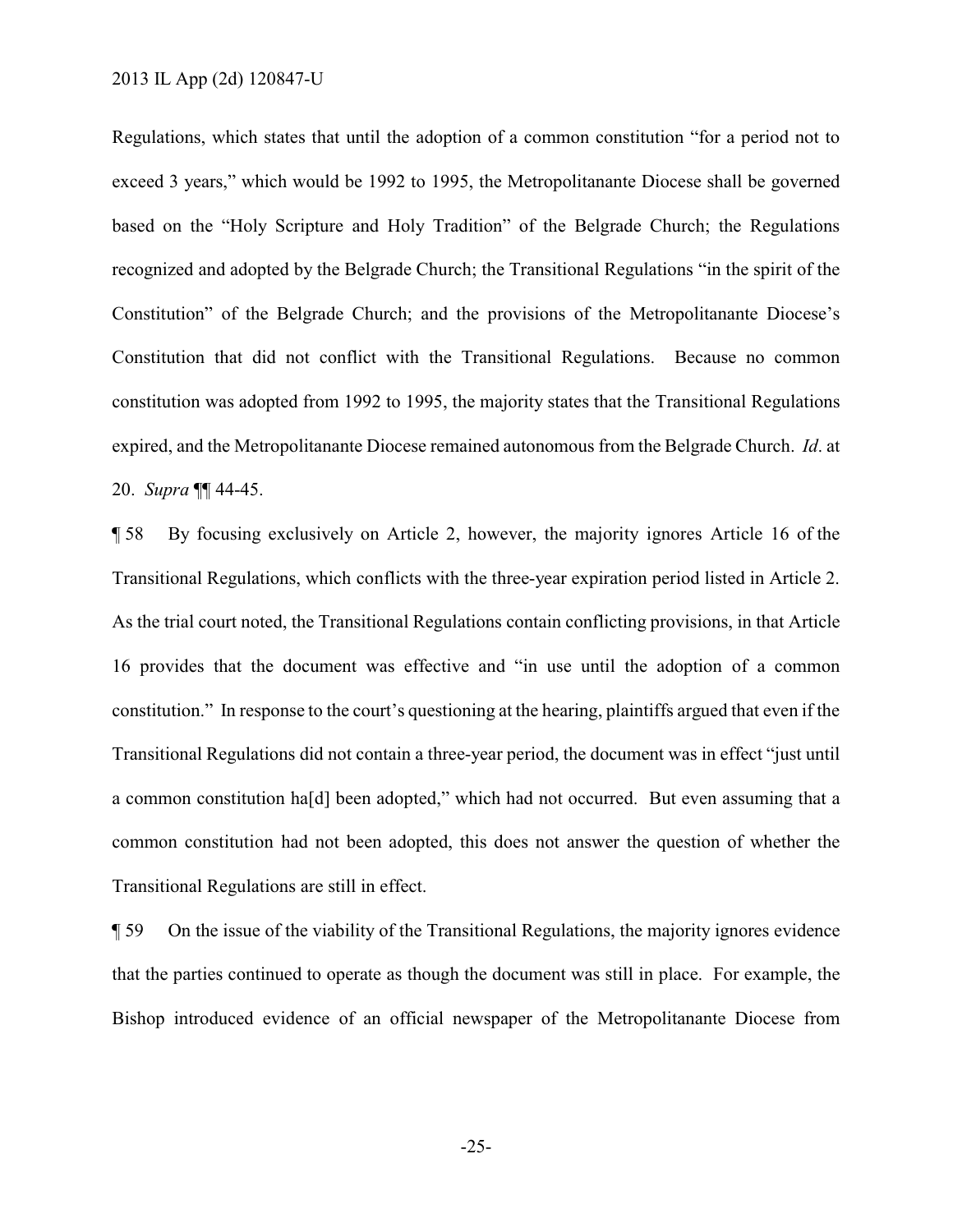December of 1999, stating that the Metropolitanante Diocese "continue[d] to be governed by the Transitional Regulations of 1992."

¶ 60 In addition, the majority does not address Articles 5 and 6 of the Transitional Regulations, which gave the Belgrade Church authority to appoint a bishop or administrator of the Metropolitanante Diocese in the event of a vacancy. Pursuant to these provisions, the Belgrade Church appointed the Bishop to the Metropolitanante Diocese as Administrator Bishop in 1998 and as Diocesan Bishop in 1999, long after the Transitional Regulations had allegedly expired. There was no evidence of any objection to that appointment by the Metropolitanante Diocese.

¶ 61 Not surprisingly, the parties dispute the significance of the Bishop's role. Because he was appointed by the Belgrade Church, the Bishop argues that plaintiffs effectively conceded that they were under the hierarchical authority of the Belgrade Church in 1998 and 1999. Specifically, the Bishop argued that his "enthronement" made him "President and Chief Executive Officer of the [Metropolitanante] Diocese's church-hierarchical and church-administrative governing authorities." Plaintiffs, on the other hand, state only that the Bishop "came to them as part of the [Metropolitanante Dioceses's] dealings with the Belgrade Church." While plaintiffs challenge the authorityof the Bishop to unifyor subordinate the Metropolitanante Diocese to the Belgrade Church, this question necessarily depends on an interpretation of church governance and administration, which the ecclesiastical abstention doctrine prohibits. Indeed, the very essence of this dispute is whether the Bishop overstepped his bounds and loyalty to the Metropolitanante Diocese by professing unity with the Belgrade Church.

¶ 62 For example, in 1998, the Bishop filed an amended Affidavit of Organization for the Metropolitanante Diocese stating that the Assembly of the Metropolitanante Diocese, which

-26-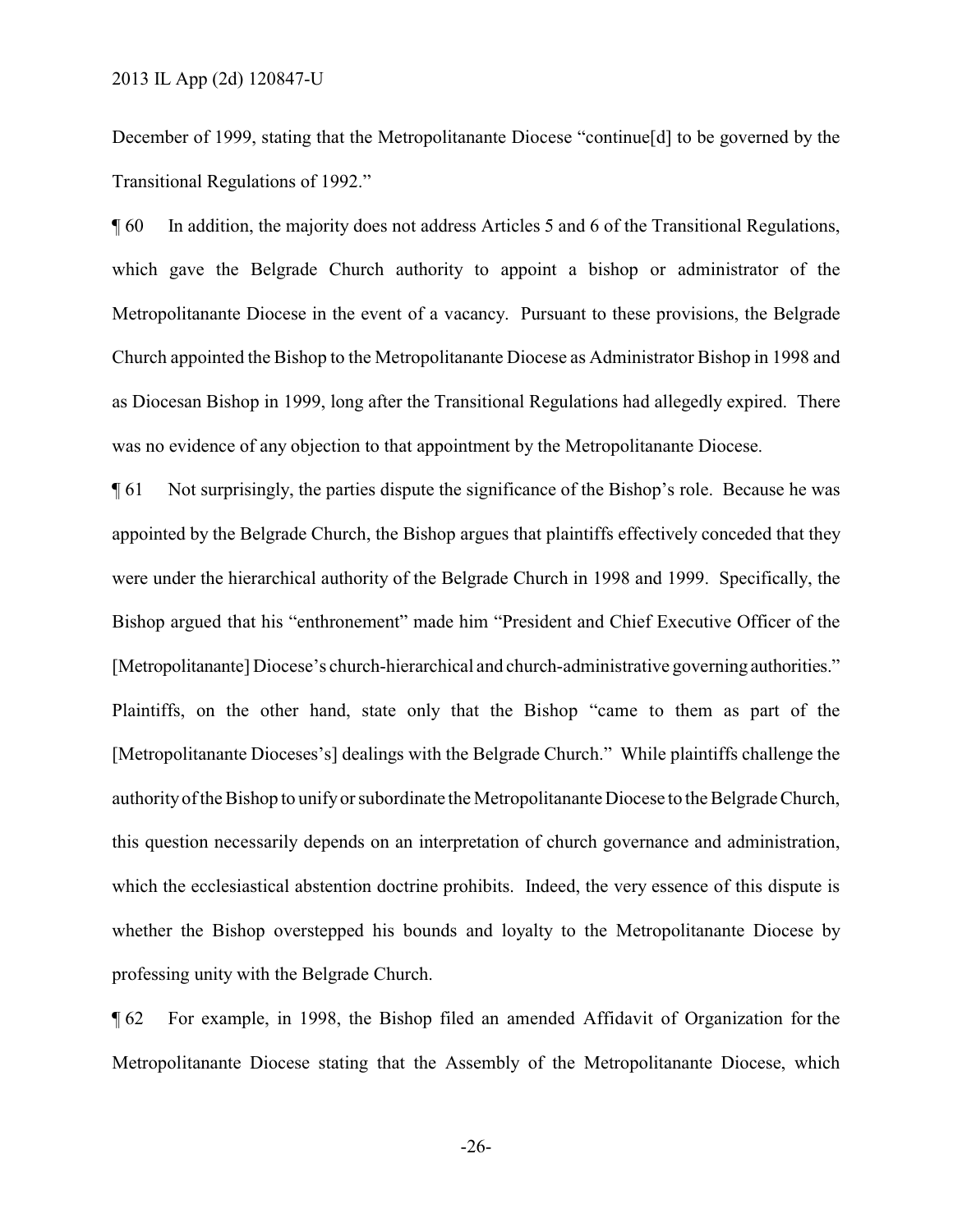plaintiffs argue is the highest authority of the Metropolitanante Diocese, gave final approval to the Transitional Regulations and had been governed pursuant to that document since 1992. The amended Affidavit of Organization further stated that the Assembly of the Metropolitanante Diocese had affirmed the decision to "reaffiliate with and to once again be canonically and hierarchically an integral part of the" Belgrade Church. Again, there is no evidence that the Metropolitanante Diocese objected to the filing of the amended Affidavit of Organization.

¶ 63 While the majority refers to this document as a "unilateral" action taken by the Bishop that demonstrates the need for court intervention, I disagree. *Supra* ¶ 42. Though the Bishop executed the amended Affidavit of Organization, the document on its face states that it reflects the decision of the Assembly of the Metropolitanante Diocese. In any event, the confusion over the Bishop's role does not demonstrate the need for court intervention; rather, it underscores the need for the court to abstain from deciding matters of church governance and hierarchical structure. See *Serbian Eastern Orthodox Diocese for the United States of America &Canada v. Milivojevich*, 426 U.S. 696, 722-23 (1976) (the constitutional provisions of the diocese were not so express that the civil courts could enforce them without engaging in a searching and therefore impermissible inquiry into church polity).

¶ 64 Plaintiffs downplay the significance of the Transitional Regulations by arguing that that document did not result in the Metropolitanante Diocese ceding independence and autonomy to the Belgrade Church. Yet, as stated, Article 2 provides that the Metropolitanante Diocese shall be governed based on the "HolyScripture and HolyTradition" of the Belgrade Church; the Regulations recognized and adopted by the Belgrade Church; the Transitional Regulations "in the spirit of the Constitution" of the Belgrade Church; and the provisions of the Metropolitanante Diocese's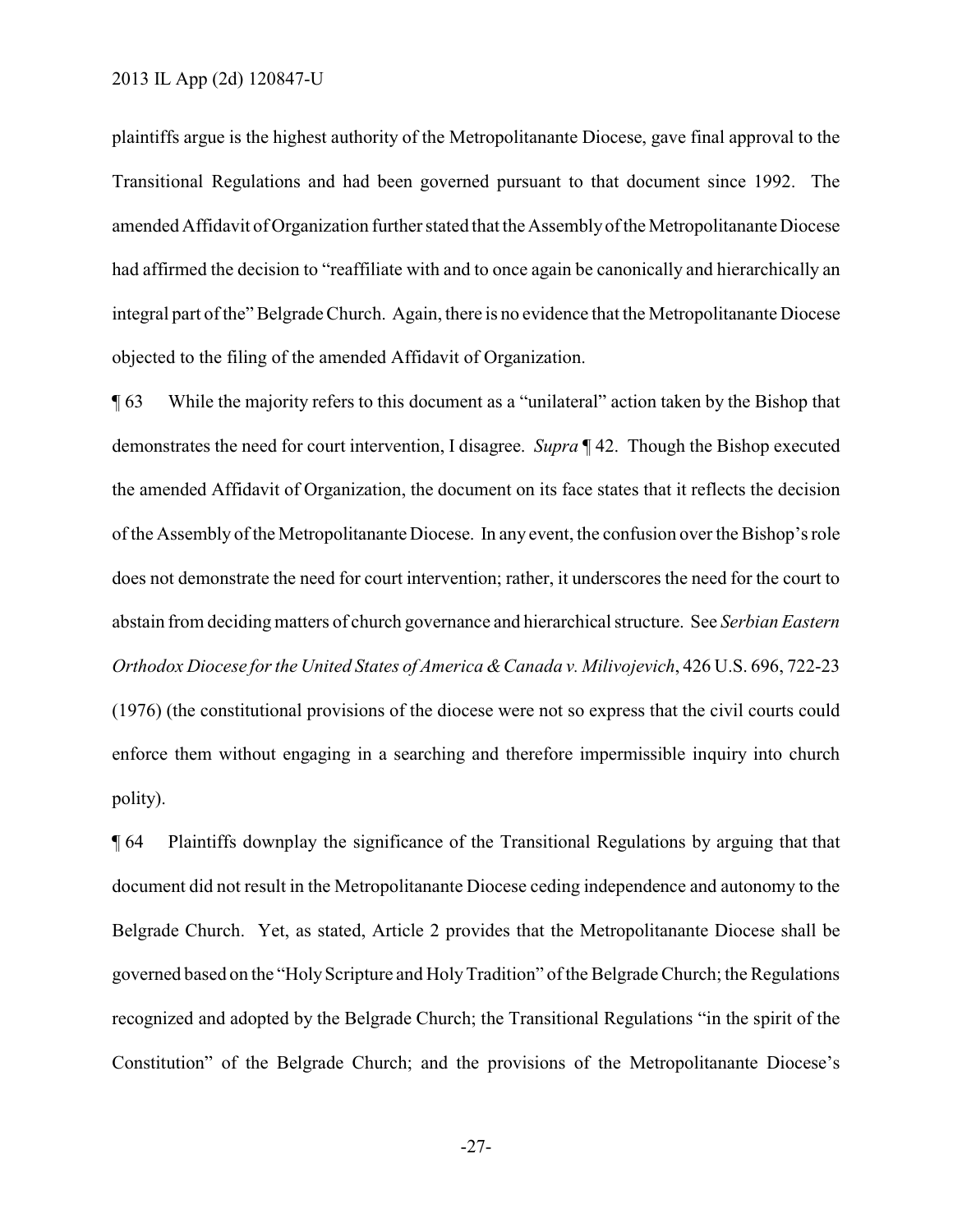Constitution that did not conflict with the Transitional Regulations. Therefore, if the Transitional Regulations remain in effect, the Metropolitanante Diocese is not autonomous, as the majority asserts, but subordinate to the Belgrade Church. Specifically, under Article 2, the Constitution of the Metropolitanante Diocese is subordinate to the Transitional Regulations.

¶ 65 Finally, the majority notes that the trial court likened the instant case to *Bruss v. Przybylo*, 385 Ill. App. 3d 399 (2008), in that it focused on the Bishop's duties and whether he had violated those duties by his actions. I agree with the majority that this case is different from *Bruss* to the extent that *Bruss* involved the qualifications and fitness of a priest and certain members of the church's board of directors. See *id.* at 424. Nevertheless, this factual distinction does not change the overriding principle in *Bruss*, which is that application of the ecclesiastical abstention doctrine depends *solely* on the subject matter of the dispute. See *Bruss*, 385 Ill. App. 3d at 421 (the more circumspect approach to applying the ecclesiastical abstention doctrine is to "rest the abstention decision entirely on the subject matter of the dispute").

¶ 66 As stated, plaintiffs' claims center on the autonomy of the Metropolitanante Diocese from the Belgrade Church and whether Bishop Longin violated his duty to the Metropolitanante Diocese by declaring otherwise. As such, the subject matter of the dispute requires application of the ecclesiastical abstention doctrine. See *Milivojevich*, 426 U.S. at 717 (questions of church discipline and the composition of the church hierarchy are at the core of ecclesiastical concern; the bishop of a church is clearly one of the central figures in such a hierarchy and the embodiment of the church within his diocese); see also *Rentz v. Werner*, 156 Wash. App. 423, 441 (2010) (the ecclesiastical abstention doctrine applied to claims regarding whether a minister at a church had exceeded her